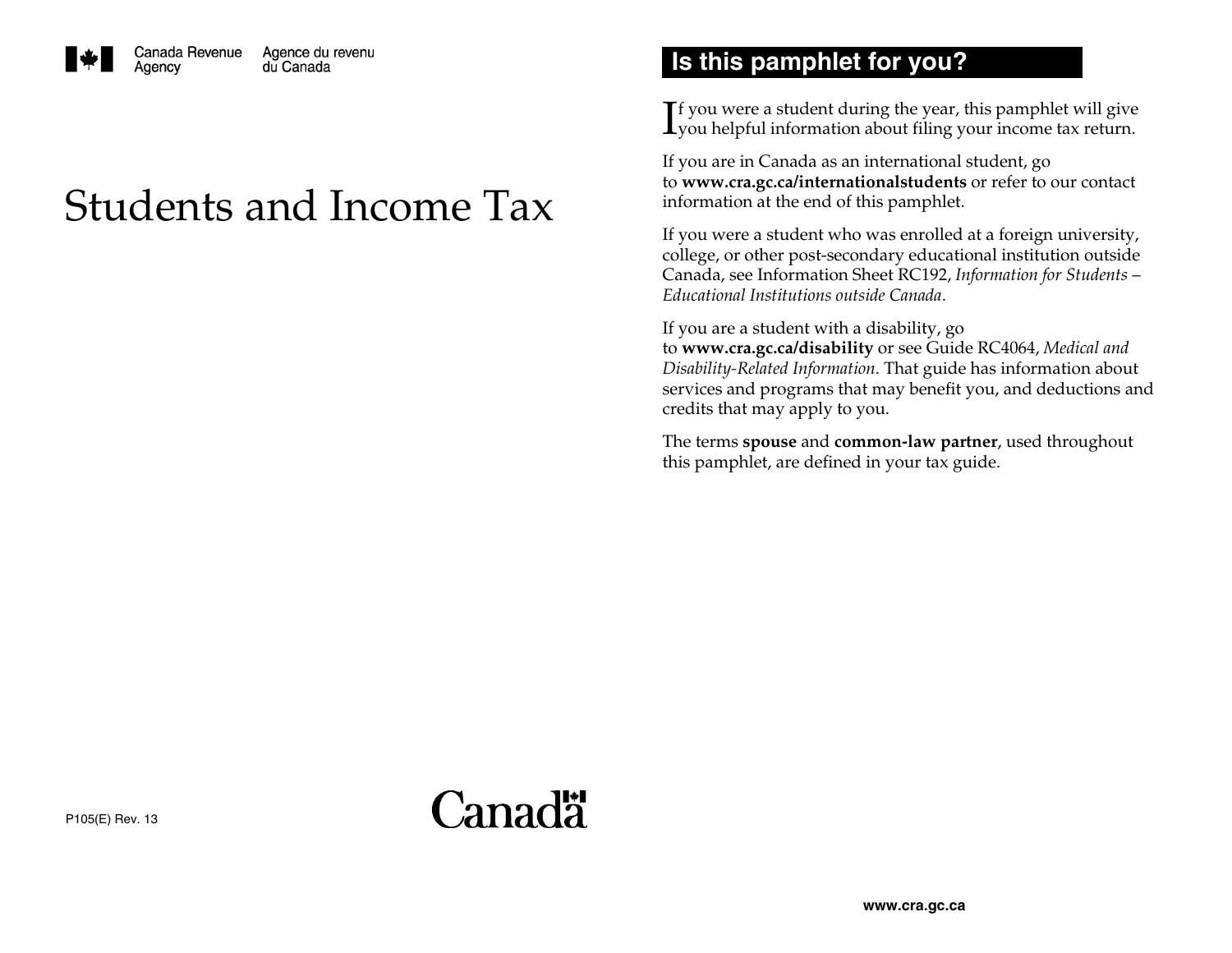If you are blind or partially sighted, you can get our publications in braille, large print, etext, or MP3 by going to **www.cra.gc.ca/alternate**. You can also get our publications and your personalized correspondence in these formats by calling **1-800-959-8281**.

If you are outside Canada and the United States, call us at **613-940-8495**. We accept collect calls by automated response. You may hear a beep and experience a normal connection delay.

La version française de cette publication est intitulée *Les étudiants et l'impôt*.

# **What's new?**

### **Elimination of Form T2202**

The T2202, *Education and Textbook Amounts Certificate* has been eliminated in 2013. If you could enroll only part time because you had a mental or physical impairment restricting you in one of the activities listed in Guide RC4064, *Medical and Disability-Related Information*, you will need to obtain a letter from a medical doctor, optometrist, audiologist, occupational therapist, psychologist, physiotherapist, or speech language pathologist certifying your impairment. This is in addition to the applicable form (see page 26) from your educational institution.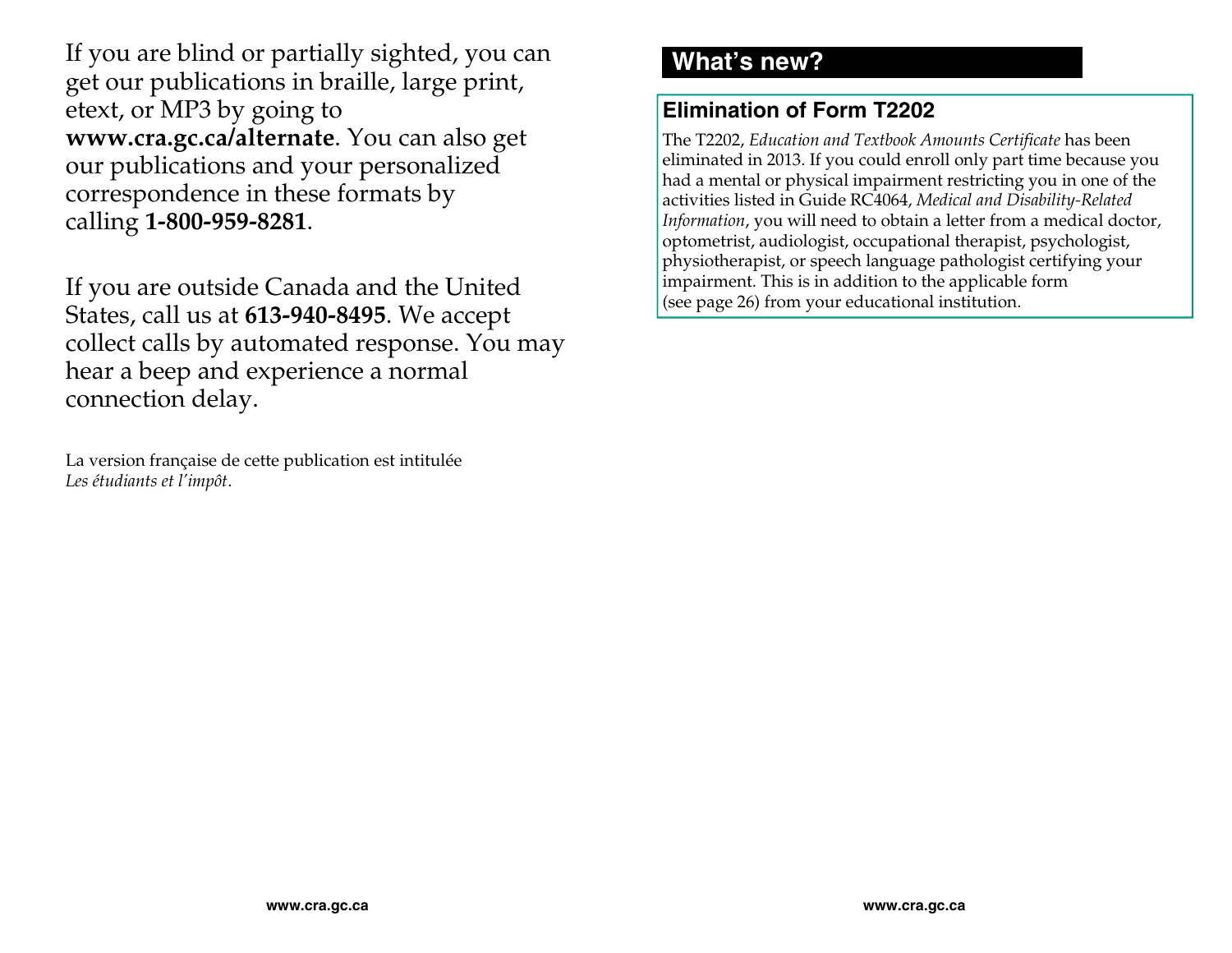# Table of contents

|                                                          | 7  |
|----------------------------------------------------------|----|
|                                                          | 7  |
|                                                          | 7  |
|                                                          | 8  |
|                                                          | 9  |
|                                                          | 9  |
|                                                          | 10 |
|                                                          | 10 |
|                                                          | 10 |
|                                                          | 11 |
|                                                          | 11 |
|                                                          | 12 |
|                                                          | 12 |
|                                                          | 13 |
|                                                          | 13 |
|                                                          | 13 |
|                                                          | 14 |
|                                                          | 14 |
| What do you include with your return and what records do |    |
|                                                          | 14 |
|                                                          | 15 |
|                                                          | 16 |
|                                                          | 16 |
| Scholarships, fellowships, bursaries, and study grants   |    |
|                                                          | 17 |
|                                                          | 17 |
|                                                          | 18 |
|                                                          | 18 |
|                                                          | 19 |
|                                                          | 20 |
|                                                          | 21 |

| 21 |
|----|
| 21 |
| 23 |
| 23 |
| 24 |
| 24 |
|    |
| 25 |
| 26 |
| 33 |
| 33 |
| 34 |
|    |
| 35 |
| 35 |
| 36 |
|    |

 $6\phantom{a}$ 

 $5\phantom{.0}$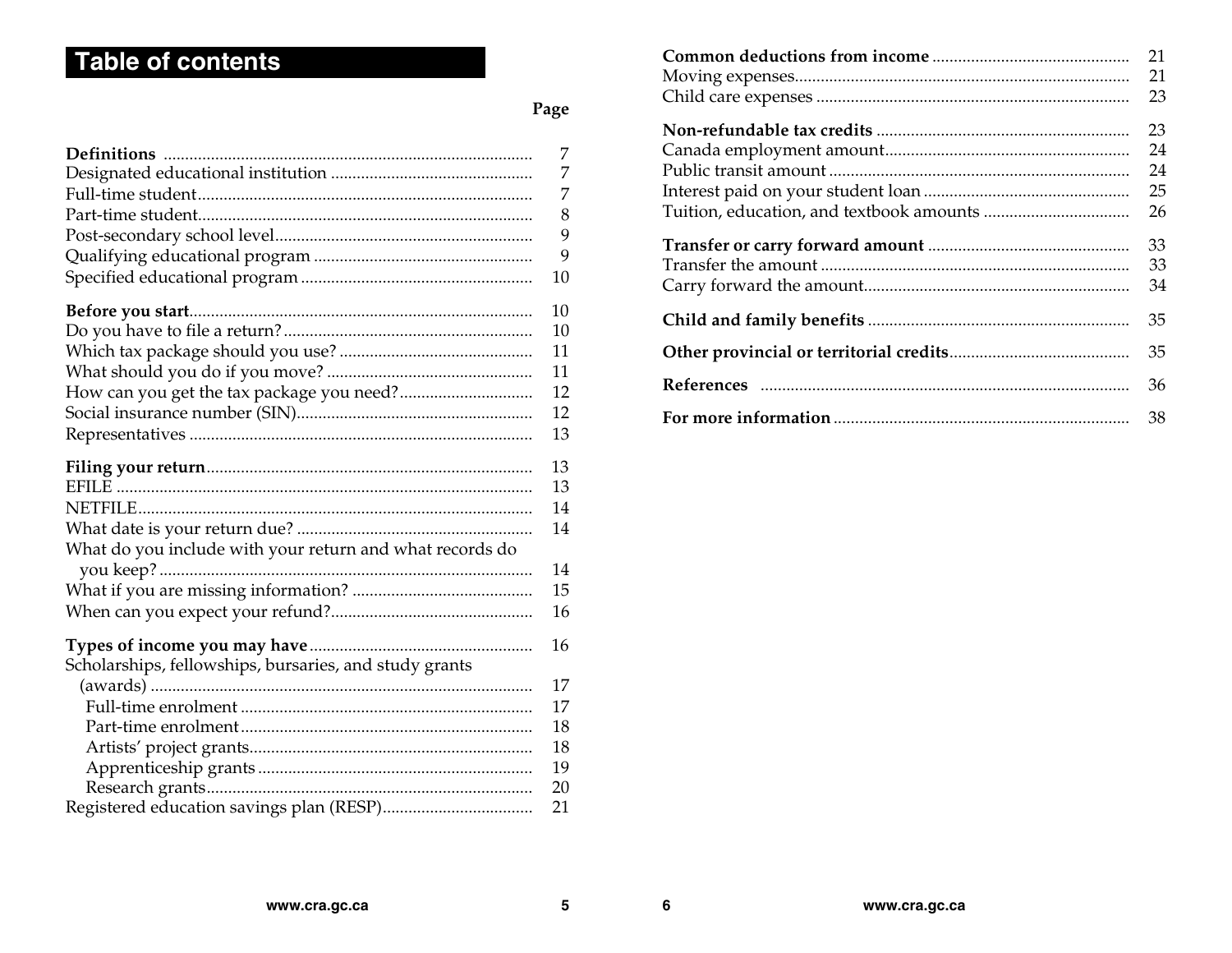# **Definitions**

 $\boldsymbol{\mathrm{Y}}$ our educational institution uses the following definitions when preparing your tax certificate. If you have any ques  $\bf{I}$  when preparing your tax certificate. If you have any questions regarding the information provided on the tax certificate you received, contact your educational institution directly. If you would like more technical information about the credits and deductions referred to in this pamphlet, see page 36 for a list of related publications.

### **Designated educational institution**

Designated educational institutions include:

- ■ Canadian universities, colleges, and other educational institutions providing courses at a post-secondary school level;
- ■ Canadian educational institutions certified by Employment and Social Development Canada (ESDC) (formerly Human Resources and Skills Development Canada (HRSDC)) providing courses that develop or improve skills in an occupation, other than courses designed for university credit;
- ■ universities outside Canada where the student is enrolled in a course that lasts **at least three consecutive weeks** and leads to a degree at the bachelor level or higher; and
- ■ universities, colleges, or other educational institutions in the United States that give courses at the post-secondary school level if the student is living in Canada (near the border) throughout the year and commutes to that institution.

# **Full-time student**

Students are ordinarily accepted as being in full-time enrolment if the university regards them as such. A student is considered a full-time student when he or she regularly attends a college, university, or other educational institution that offers courses at a post-secondary school level and the student takes, during a semester, 60% or more (typically four or more full courses) of the

usual course load for the qualifying educational program in which the student is enrolled.

#### **Note**

Full-time attendance begins at the start of each academic period. This period is usually from September to April.

A student is also considered a full-time student if they were enrolled in a qualifying educational program and:

- the student attended only part-time and can claim the disability amount; or
- ■ the student attended only part-time because he or she had a mental or physical impairment certified in a letter by a medical doctor, optometrist, audiologist, occupational therapist, psychologist, physiotherapist, or speech-language pathologist but the student does not qualify for the disability amount. The student is responsible for requesting from their educational institution that it complete the T2202A certificate. The educational institution is certifying that the student, although enrolled on a part-time basis, is taking courses from a qualifying educational program (see page 9).

#### **Notes**

The student is not considered to be in full-time attendance at a university outside of Canada if he or she is taking courses by correspondence (which includes courses where assignments are submitted electronically).

If the student is taking courses over the Internet, he or she will be considered to be in full-time attendance only if the program requires the student to be in virtual attendance, on a full-time basis, for classes and other course-related activities.

# **Part-time student**

Guidelines to determine if a student is considered a part-time student include:

- ■the student is enrolled in a specified educational program;
- ■only a few subjects or evening classes are taken;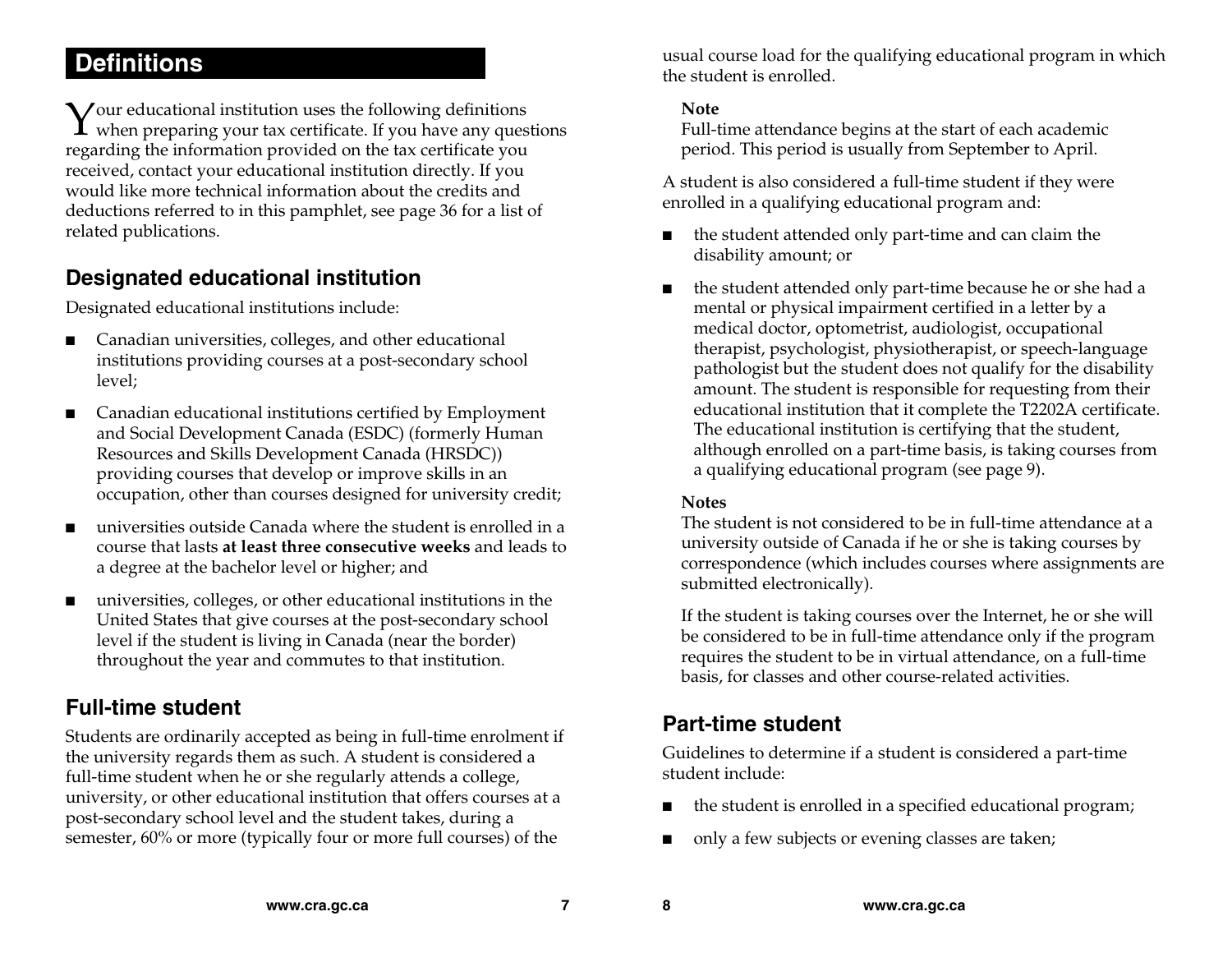- ■courses are taken only by correspondence; or
- ■ although the student attends classes during the day, the student is carrying a minor course load while at the same time devoting the majority of their time to other activities such as employment.

### **Post-secondary school level**

Generally, in Canada, for a course to be considered to be at the post-secondary school level:

- ■ the course should provide credit towards a degree, diploma or certificate; and
- ■ the course would normally require the completion of secondary school as a prerequisite for taking the course.

It is generally assumed that a course is at the post-secondary school level if the education ministry for the province in which the course is given considers it to be at that level.

### **Qualifying educational program**

This is a program that lasts **at least three consecutive weeks** and requires a minimum of **10 hours** of instruction or work in the program each week (not including study time).

In the case of a student enrolled at a designated educational institution other than educational institutions certified by the Minister of Employment and Social Development Canada (ESDC) (formerly Human Resources and Skills Development Canada (HRSDC)), the student's program of study must be at a postsecondary school level in order to qualify as a qualifying educational program.

An individual undertaking a post-doctoral fellowship is not considered to be enrolled in a qualifying educational program for purposes of the education tax credit.

# **Specified educational program**

This is a program that lasts **at least three consecutive weeks** and requires that each student spend not less than **12 hours** in the month on courses in the program.

#### **Note**

A program is not considered a qualifying or specified educational program if the student receives, from a person with whom he or she deals at arm's length, a grant, reimbursement, benefit, or allowance for that program. However, such amounts do **not** include the amounts listed in the notes on page 32.

Instruction or work includes lectures, practical training, and laboratory work. It also includes research time spent on a post graduate thesis.

# **Before you start**

### **Do you have to file a return?**

As a student, you must file a return if any of the following situations apply:

- ■you have to pay tax for the year;
- ■ you have not repaid all amounts withdrawn from your registered retirement savings plan (RRSP) under the lifelong learning plan. For more information, see Guide RC4112, *Lifelong Learning Plan (LLP)*;
- ■ you have to contribute to the Canada Pension Plan (CPP). This can apply if, for 2013, the total of your pensionable employment income is more than \$3,500. For more information, see line 222 of the *General Income Tax and Benefit Guide*; or
- ■ you received working income tax benefit (WITB) advance payments in 2013, or you want to apply for WITB advance payments for 2014.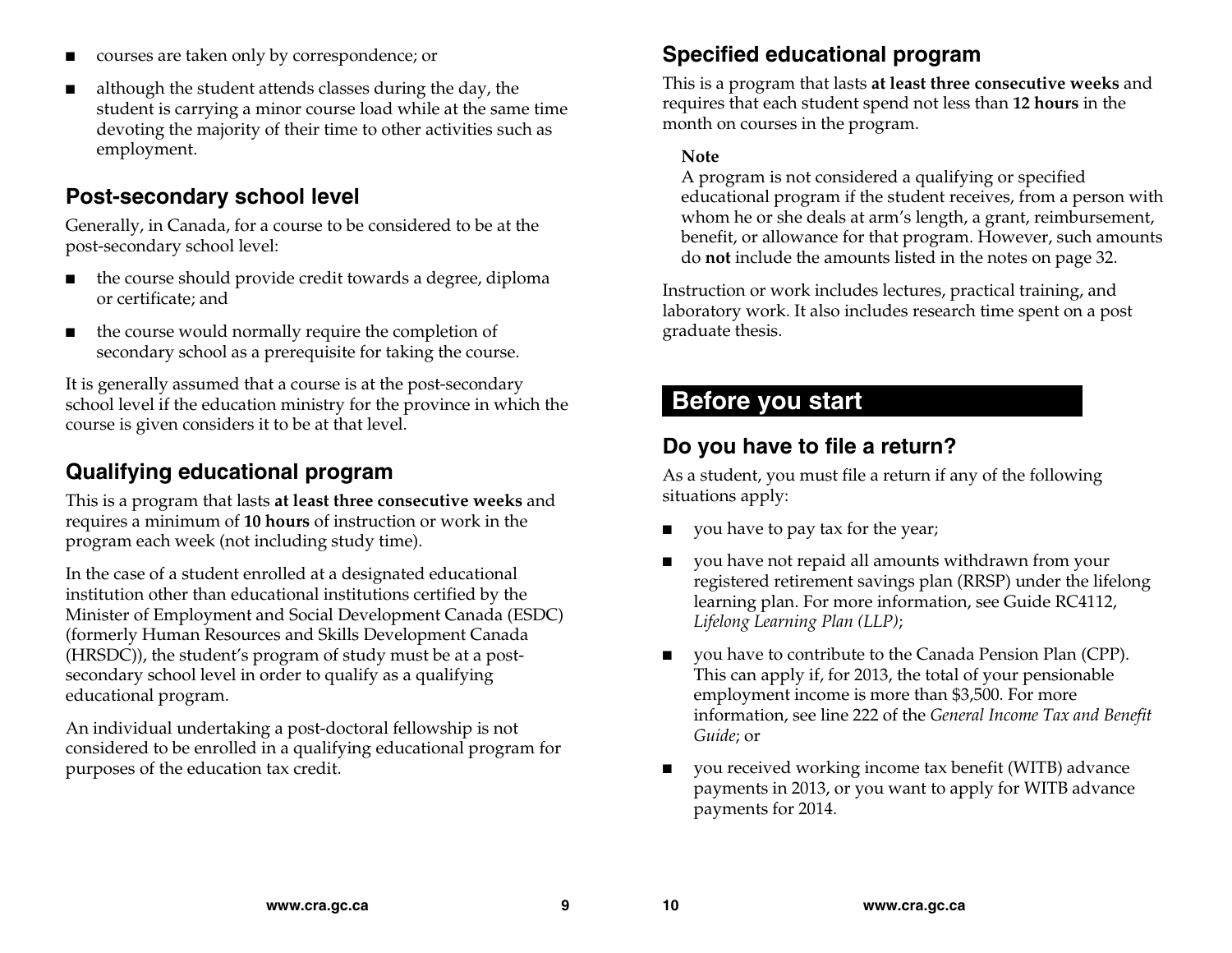Even if none of these requirements apply, you may want to file a return if **any** of the following situations apply:

- you want to claim a refund;
- you want to apply for the good and services tax/harmonized sales tax credit (GST/HST credit) (including any related provincial credit). For example, you may be eligible if you turn 19 before April 2014;
- ■ you or your spouse or common-law partner want to begin or continue receiving Canada child tax benefit payments;
- ■ you want to carry forward or transfer the unused part of your tuition, education, and textbook amounts (see page 33); or
- ■ you want to report income for which you could contribute to an RRSP, in order to keep your RRSP deduction limit for future years up to date.

For a complete list detailing when you have to file a return, see the *General Income Tax and Benefit Guide*.

### **Which tax package should you use?**

Generally, you have to use the package for the province or territory where you resided on December 31. If you were living in a province or territory other than the one you usually reside in, use the package for your usual province or territory of residence. For example, if you usually reside in Ontario, but you were going to school in Alberta, you would use the package for Ontario.

**If you resided in Quebec on December 31**, use the package for residents of Quebec to calculate your federal tax only. You will also need to file a provincial income tax return for Quebec.

### **What should you do if you move?**

If you move, let us know your new address **as soon as possible**. If you use direct deposit, advise us if you change your account number.

Keeping us informed will ensure that you keep getting any GST/HST credit, universal child care benefit payments, and Canada child tax benefit payments to which you may be entitled (including those from certain related provincial or territorial programs). Otherwise, your payments may stop, whether you receive them by cheque or by direct deposit.

Each year we conduct a number of review activities at different times during the year. Therefore, if you move, it is very important to make your change of address with us as soon as possible to allow us to communicate with you.

If you have registered with the **My Account** service, you can change your address by going to **www.cra.gc.ca/myaccount**. Otherwise, you have to tell us your new address by phone, or in writing.

If you are writing, send your letter to your tax centre. Make sure you sign it and include your social insurance number, your new address, and the date of your move. If you are writing for another person, **including your spouse or common-law partner**, include their social insurance number and have them **sign** the letter authorizing the change to his or her records. The addresses of our tax centres are listed at **www.cra.gc.ca/taxcentre**.

### **How can you get the tax package you need?**

If you are filing electronically, use your tax preparation software or Web application to select the province or territory where you resided on December 31.

If you are filing a paper return, you can get most of our publications, including the *General Income Tax and Benefit Guide* and forms book, by going to **www.cra.gc.ca/forms** or by calling **1-800-959-8281.** 

### **Social insurance number (SIN)**

Before you file your return, you need a SIN. We use your SIN to identify you for income tax purposes and to update your record of earnings for your contributions to the Canada Pension Plan (CPP) or the Quebec Pension Plan (QPP).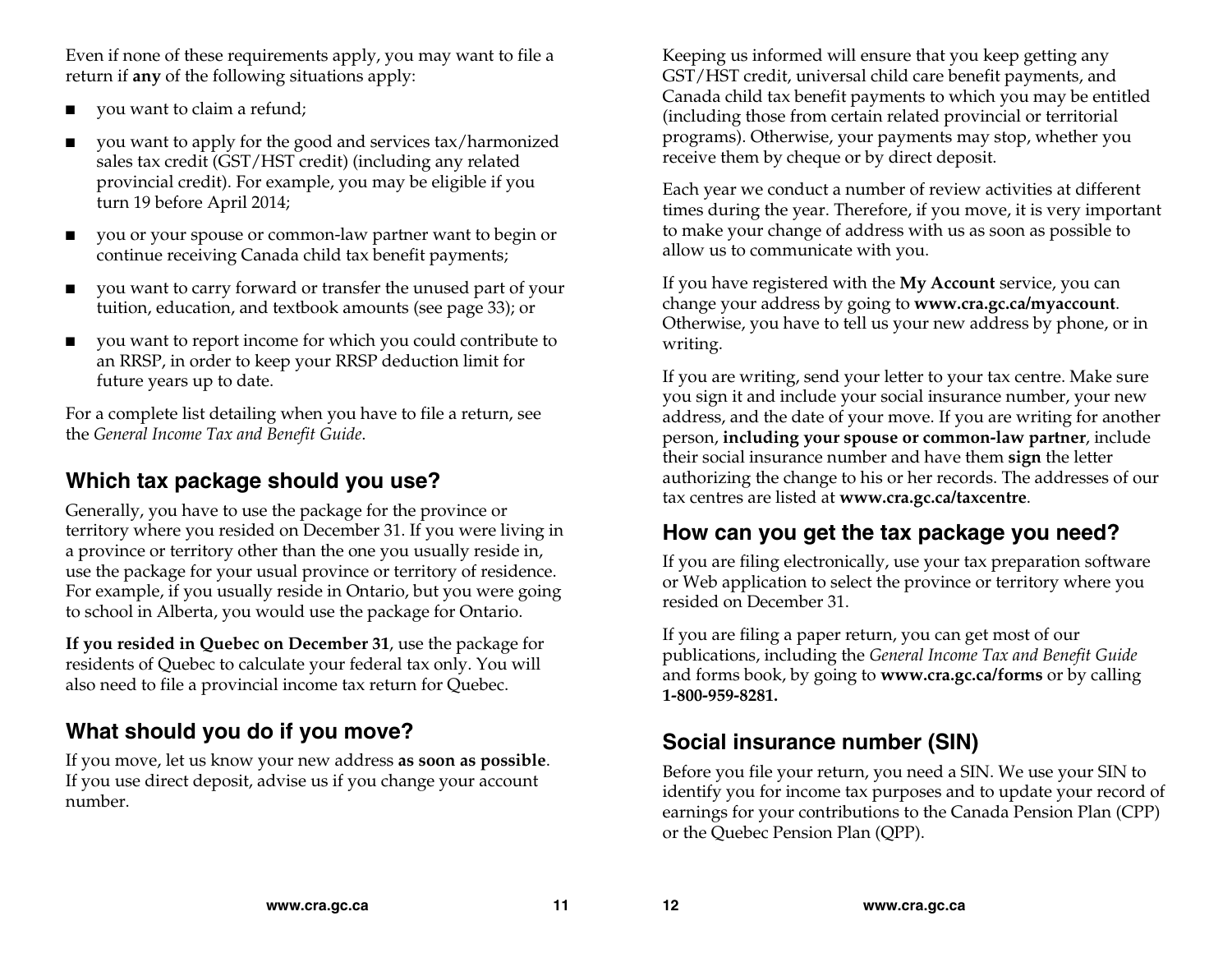You have to give your SIN to anyone who prepares information slips (such as a T4 slip) for you. Check your slips. If your SIN is missing or is incorrect, advise the slip preparer.

For more information, or to get an application for a SIN, contact Service Canada or visit **www.servicecanada.gc.ca**. You will find the addresses and telephone numbers of their offices on the Web site mentioned above or in the government section of your telephone book.

### **Representatives**

You can authorize a representative such as your father, mother, spouse or common-law partner, tax preparer, or accountant to deal with the Canada Revenue Agency (CRA) on your behalf. When you give us consent to deal with a representative, either through **My Account** on our Web site or in writing, you are letting that person represent you for income tax matters, depending on the level of authorization you specify for the tax year, or years.

#### **Note**

Your consent will stay in effect until you cancel it, it reaches the expiry date you choose, or we are notified of your death. Your representative may request by telephone or in writing that the consent you have given him or her be cancelled.

For more information, search "authorize my representative" at **www.cra.gc.ca** or get Form T1013, *Authorizing or Cancelling a Representative* at **www.cra.gc.ca/forms** or by calling **1-800-959-8281**.

# **Filing your return**

 $\sum$ ou can file your return using EFILE or NETFILE, or you can file a paper return (see note below).  $\blacktriangle$  file a paper return (see note below).

# **EFILE**

Your EFILE service provider can complete and file your return for you.

# **NETFILE**

You can file your return by Internet if you prepare your return with a tax preparation software or Web application. Most individuals are eligible to NETFILE. For more information, or to file your return, go to **www.netfile.gc.ca**.

#### **Notes**

You cannot change your address when you file your return using NETFILE. For information about how to change your address, see "What should you do if you move?" on page 11.

The CRA does not require you to print a paper copy of your return for your own records. However, annual tax software revisions, as well as updating or replacing the computer that stores your tax data, may affect your ability to print a copy of your return in the future.

### **What date is your return due?**

Generally, your return for the tax year has to be filed **on or before April 30 of the following year**.

#### **Notes**

When a due date falls on a Saturday, a Sunday, or a holiday recognized by the CRA, we consider your return to be filed on time or your payment to be paid on time, if we receive it or it is postmarked on the next business day.

If you file your return after the due date, your GST/HST credit and Canada child tax benefit payments (including those payments from certain related provincial or territorial programs) may be delayed. In addition, you may have to pay a late-filing penalty and interest charge. For more information, see the *General Income Tax and Benefit Guide*.

### **What do you include with your return and what records do you keep?**

If you are filing your return electronically, keep all related documentation. If you are filing a paper return, include one copy of each of your information slips. These slips show the amount of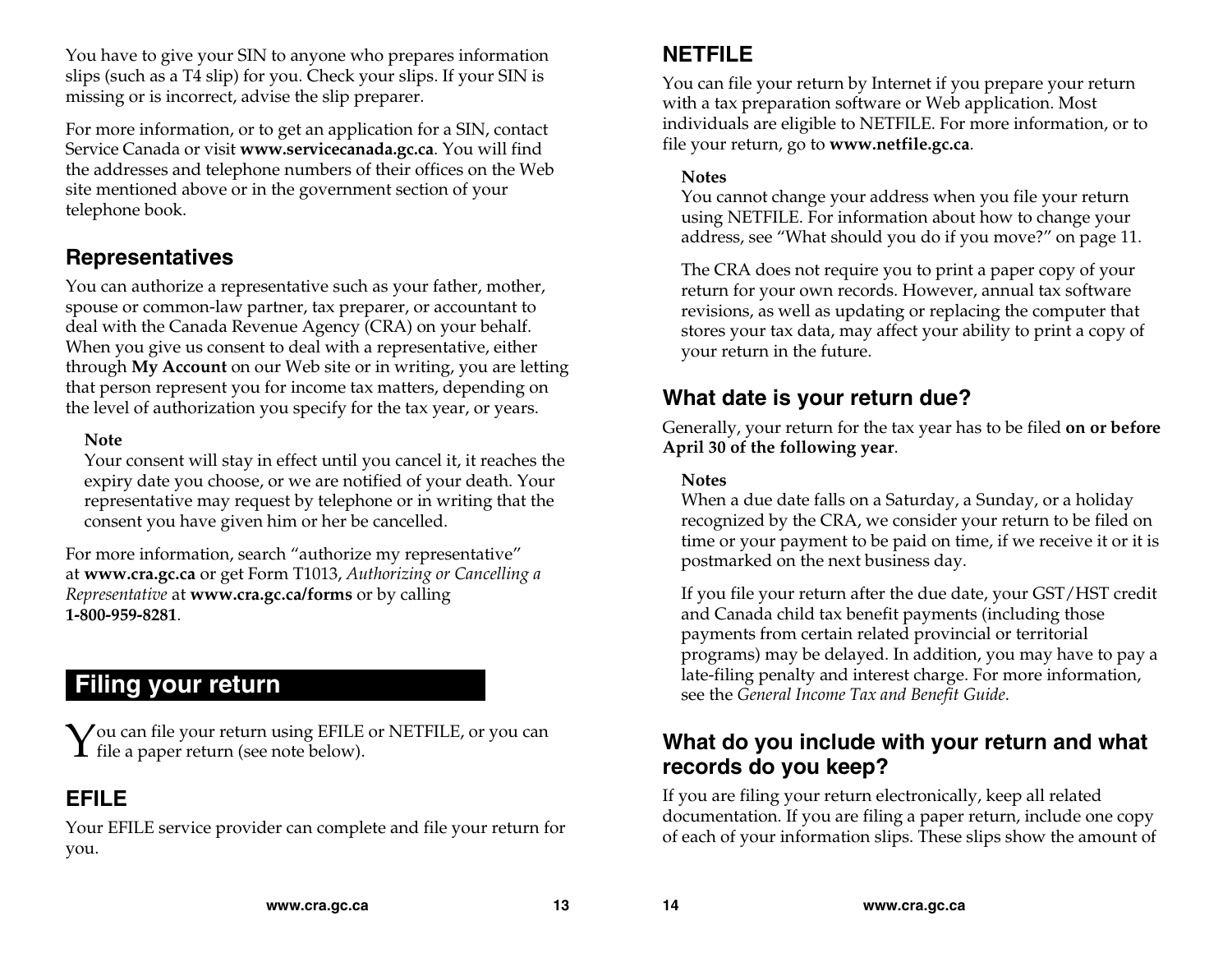income that was paid to you during the year and the deductions that were withheld from that income. Notes on each slip tell you where to report the income on your return.

Some common information slips are:

- ■ T4 slips, which show employment income and payroll deductions;
- ■ T4A slips, which show scholarship, fellowship, and bursary income, or payments from a registered education savings plan; and
- ■ T5 slips, which show investment income such as interest from bank accounts or from Canada Savings Bonds.

The information in your paper return tax package will tell you when to attach other supporting documents such as certificates, forms, schedules, or receipts.

Even if you do not have to attach certain supporting documents to your return, or if you are filing your return electronically, keep them in case we select your return for review. You should keep your supporting documents for six years.

You should also keep a copy of your return, the related notice of assessment, and any notice of reassessment. These can help you complete your return for the following year. For example, your notice of assessment will give you your tuition, education, and textbook amounts carry-forward balance.

# **What if you are missing information?**

If you have to file a return, make sure you file it **on time** even if some slips or receipts are missing. You are responsible for reporting your income from all sources to avoid possible interest and penalties that may be charged. If you know that you will not be able to get a slip by the due date, include a note with your return stating the payer's name and address, the type of income involved, and what you are doing to get the slip. Use any stubs you may have to calculate the income to report and any related deductions and credits you can claim. Enter the estimated amounts on the appropriate lines of your return. Attach the stubs

if you are filing a paper return. If you are filing electronically, keep all of your documents in case we ask to see them.

You can also view most of your tax slip information online, if you have registered with My Account, by going to **www.cra.gc.ca/myaccount**.

To get a missing slip or receipt, contact the person who should have sent it to you. For example, if you are missing a T4 slip, contact your employer.

# **When can you expect your refund?**

Generally, we can process returns filed electronically in as little as eight business days. We usually process paper returns in four to six weeks.

#### **Note**

If you have an outstanding government debt, such as a Canada Student Loan or a training allowance overpayment, we may keep some or all of your refund to apply against your debt.

# **Types of income you may have**

ost income you receive is taxable and you have to include it  $\rm M$ ost income you<br>Ton your return.

The most common types of income you may receive as a student include:

- ■employment income;
- ■tips and occasional earnings;
- ■investment income;
- ■registered education savings plan payments; and
- ■ scholarships, fellowships, bursaries, and study grants,, including:
	- artists' project grants;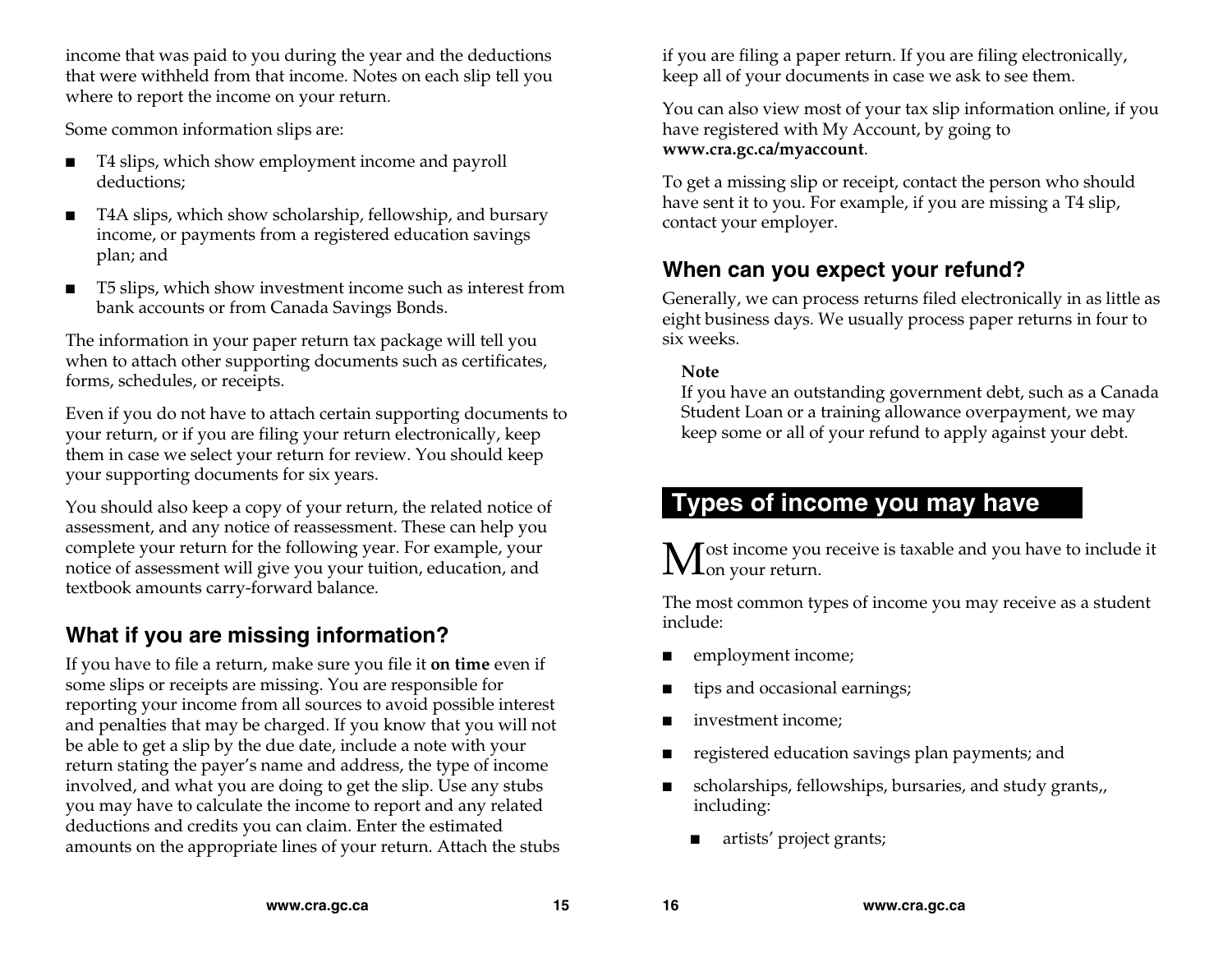- ■apprenticeship grants; and
- research grants.

You **do not** have to include the following as income:

- ■your GST/HST credit;
- ■ Canada child tax benefit payments, or related provincial or territorial program payments;
- most scholarships or bursaries, lottery winnings; or
- most gifts and inheritances.

The following section includes information on some of these types of income. For more information on these or other types of income, see the *General Income Tax and Benefit Guide*.

### **Scholarships, fellowships, bursaries, and study grants (awards)**

Elementary and secondary school scholarships and bursaries are not taxable.

A post-secondary program that consists mainly of research is eligible for the education amount, and the scholarship exemption, only if it leads to a college or CEGEP diploma, or a bachelor, masters or doctoral degree (or an equivalent degree). Post-doctoral fellowships **are** taxable.

#### **Full-time enrolment**

Post-secondary school scholarships, fellowships, and bursaries received are not taxable **if** you are eligible to claim the full-time education amount (see page 30). This qualifies you for the full scholarship exemption.

The scholarship exemption will be limited to the extent that the award was intended to support the student's enrolment in the program. To determine what portion of your award was intended to support your enrolment, you should consider such factors as:

■the duration of the program;

- ■any terms and conditions that apply to the award; and
- ■ the period for which support is intended to be provided by the award.

#### **Part-time enrolment**

If you can claim the part-time education amount for a program, the scholarship exemption will be limited to the tuition fees and costs incurred for program-related materials. As you are also eligible for the basic scholarship exemption of \$500, refer to the chart at the end of this pamphlet to calculate the portion of the award that must be included in income.

If you do **not** qualify for either the full-time or the part-time education amount (see page 30) and you have not received an artists' project grant (see below), you can reduce the amount you received by the \$500 basic scholarship exemption, and put the remaining balance on line 130 of your tax return. The exemption can only be taken if the amount received is equal to or greater than \$500.

#### **Artists' project grants**

If you received an artists' project grant, whether separately from or in addition to other scholarship income, that you used in producing a literary, dramatic, musical, or artistic work (other than a grant received for work completed as part of a business or employment), you may claim the scholarship exemption to reduce the total amount that must be included in your income as scholarship income (including artists' project grants).

The scholarship exemption is calculated by adding all of the following:

- the total of all awards you received that are related to a program of study for which you are able to claim the full-time education amount;
- ■ the tuition fees and costs incurred for program-related materials for a program of study for which you are able to claim the part-time education amount;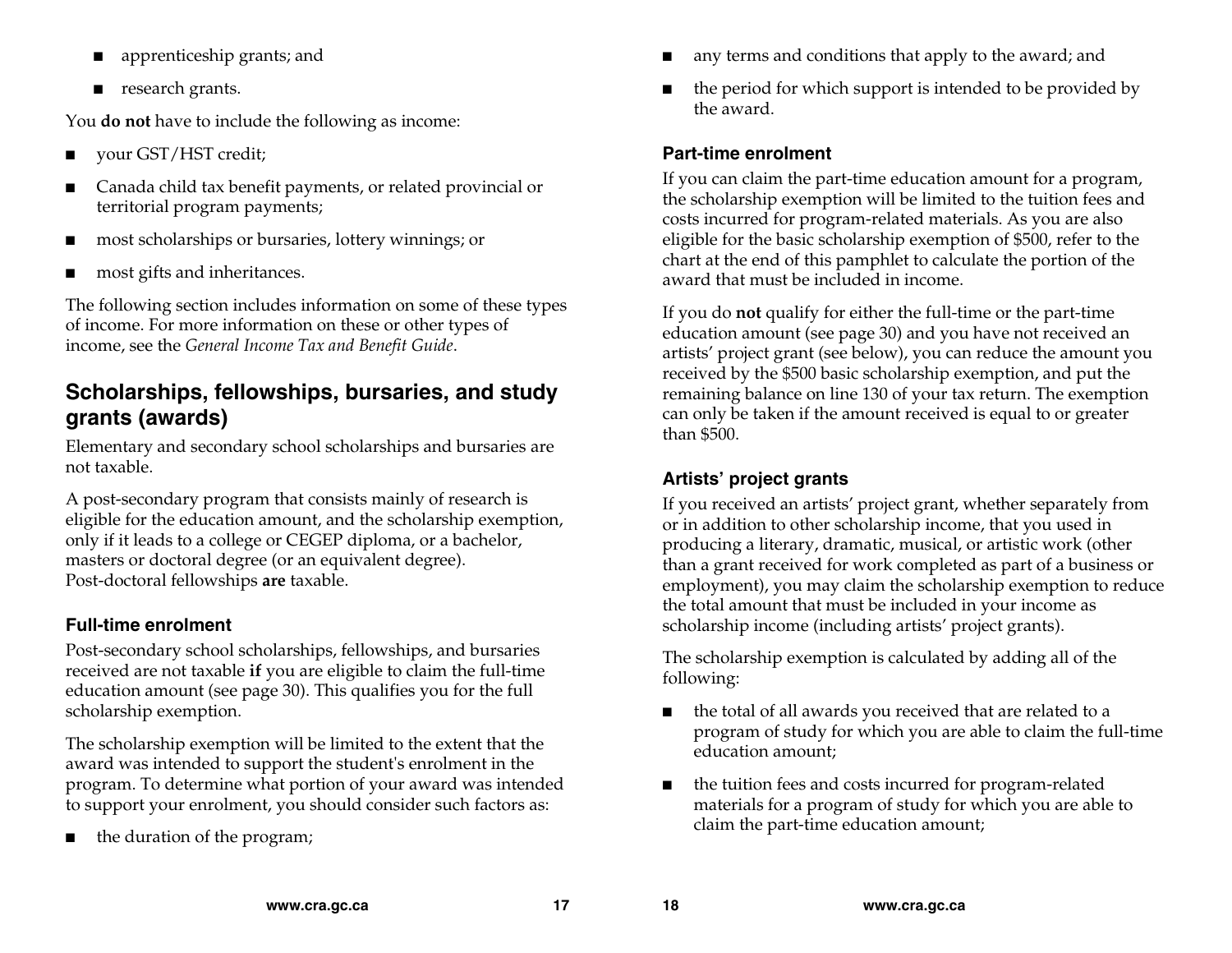- ■ the total of all amounts, where each amount is the lesser of each artists' project grant you received and the expenses associated with that grant (other than the ineligible expenses described on the next page); and
- ■ the lesser of \$500 and the total of all awards that you received (including artists' project grants) that exceeds the amounts described in the first two bullets added together.

You have to include in your income for the year the total of all your awards (including artists' project grants) that is greater than your scholarship exemption as determined above.

When determining your expenses, you **cannot** claim:

- personal living expenses while at your usual place of residence;
- ■expenses for which you can be reimbursed; or
- ■ expenses that are otherwise deductible when you calculate your income for the year.

For more information, see Income Tax Folio S1-F2-C3, *Scholarships, Research Grants and Other Education Assistance*.

#### **Apprenticeship grants**

Apprentices can receive up to \$4,000 in grants to pay tuition, travel, tools, or other expenses.

If you received either of the following apprenticeship grants in the year, report the income shown in box 105 of your T4A slip on line 130 of your tax return.

#### **Apprenticeship incentive grant**

This grant helps registered apprentices in designated Red Seal trades get started. This is a taxable cash grant of \$1,000 per year per level, up to a maximum of \$2,000.

#### **Apprenticeship completion grant**

This grant helps registered apprentices who have completed their training become certified journeypersons in designated Red Seal trades. This is a taxable cash grant of \$2,000.

For more information about these grants, visit **www.servicecanada.gc.ca**.

#### **Note**

Depending on your employment arrangement, apprentices may also be eligible to deduct the cost of their tools, as well as claim a GST/HST rebate. For more information, see Guide T4044, *Employment Expenses*.

#### **Research grants**

Subtract your expenses from the grant you received and report the net amount on line 104 of your return. Your expenses **cannot** be more than your grant.

Attach a list of your expenses to your paper return.

Expenses you **can** deduct must have been necessary to carry out the research project. These expenses include:

- travelling expenses, including all amounts for meals and lodging while away from home in the course of your research work;
- ■fees paid to assistants; and
- ■the cost of equipment, and laboratory fees and charges.

Expenses you **cannot** deduct include:

- ■ personal and living expenses (other than the travelling expenses mentioned above);
- ■ expenses that have been reimbursed, except when the amount reimbursed is included in the grant received;
- ■ expenses that are otherwise deductible when you calculate your income for the year;
- ■expenses that are unreasonable under the circumstances; and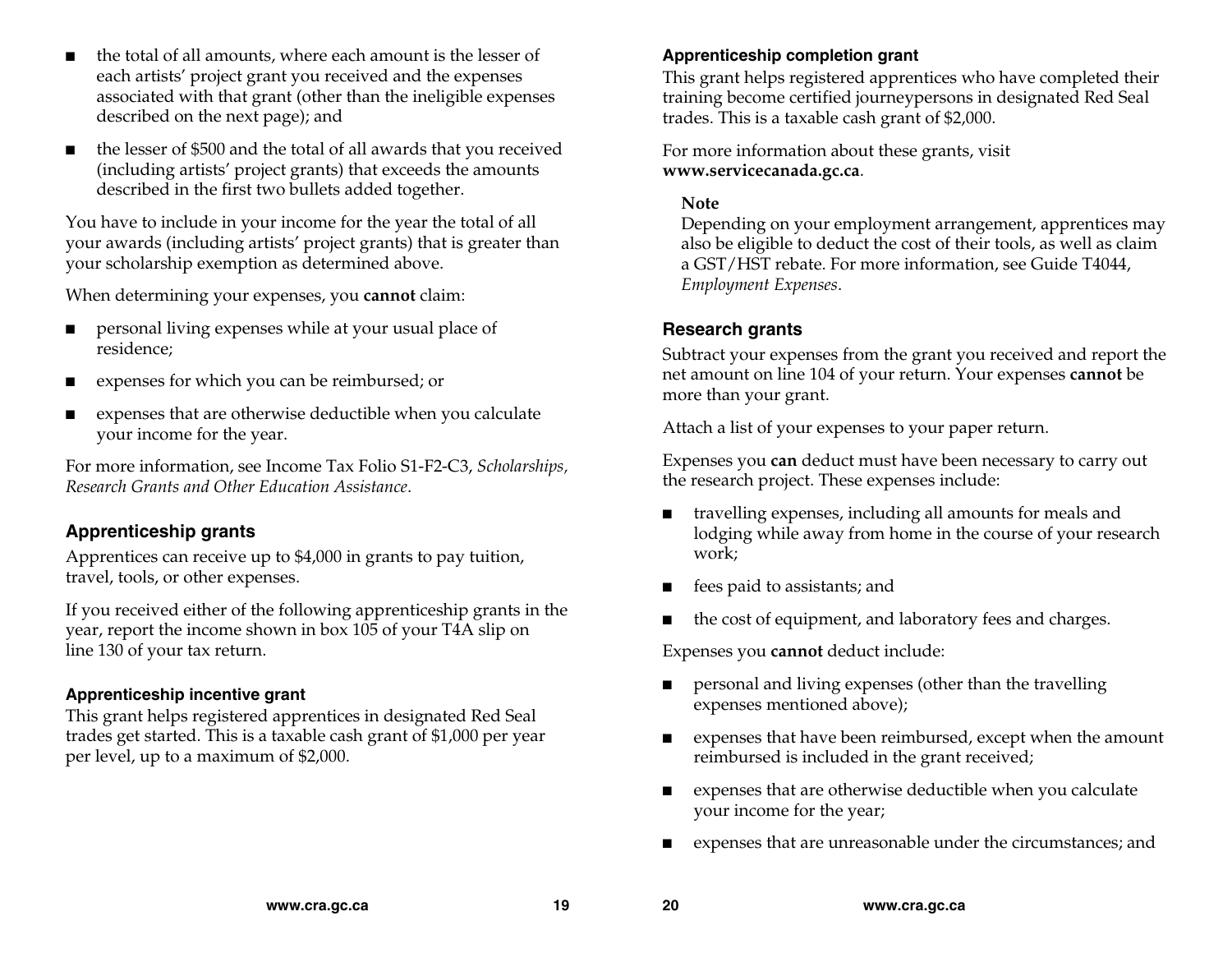■ expenses paid for you by a university, hospital, or similar institution.

For more information, see Income Tax Folio S1-F2-C3, *Scholarships, Research Grants and Other Education Assistance*.

# **Registered education savings plan (RESP)**

If you received educational assistance payments (EAPs), such as interest income earned in an RESP, report the total amount you received on line 130 of your return. The amount you received is shown in box 040 or 042 of your T4A slip. A beneficiary is entitled to receive EAPs for up to six months after ceasing enrolment, provided that the payments would have qualified as EAPs if the payments had been made immediately before the student's enrolment ceased. For more information, see Information Sheet RC4092, *Registered Education Savings Plans*.

#### **Note**

If you are enrolled on a full-time basis at a university outside Canada, the minimum time period for enrollment is three consecutive weeks for EAP purposes. This measure does not apply to students enrolled on a part-time basis or at an educational institution other than a university.

# **Common deductions from income**

 $\sum$  he most common deductions that apply to students are moving expenses and child care expenses. For more moving expenses and child care expenses. For more information on other types of deductions, see the *General Income Tax and Benefit Guide*.

### **Moving expenses**

If the form you received from your educational institution has an amount in Box C (full-time enrollment), you qualify to claim moving expenses if you move for one of the following reasons.

#### **Attendance at a post-secondary educational institution**

These expenses can **only** be deducted from the **taxable** part of your scholarships, fellowships, bursaries, certain prizes, and research grants. You can claim moving expenses that you incur at the start of each academic period or when you move back after a summer break.

#### **You move for employment**

This includes summer employment or if you run a business. These moving expenses must be deducted from employment or self-employment income you earned at the new location. You can also claim these expenses if you move back after a work semester as a co-operative student. You **cannot** claim these expenses if they were paid by your employer.

In both cases above, your new home must be at least 40 kilometres closer to the educational institution or new place of work.

For the purpose of moving expenses, correspondence courses are not included. If you are a **co-operative student** who attends an educational institution for an academic period and then you work for a similar period in a business or industry that relates to your academic studies, you are considered a full-time student **only** during the months you attend the educational institution.

#### **Notes**

If your eligible moving expenses are more than the taxable portion of the scholarships, fellowships, bursaries, certain prizes, and research grants that you received and reported on your return for the year, you can carry forward the unused portion and deduct it from the taxable portion of the scholarships, fellowships, bursaries, certain prizes, and research grants you receive and report for the following years.

In addition, if you pay expenses after the year of your move, you may be able to claim them on your return for the year you pay them. You may carry forward unused amounts until you have enough eligible income to claim them.

For a list of allowable moving expenses and the instructions for claiming them, see Form T1-M, *Moving Expenses Deduction*.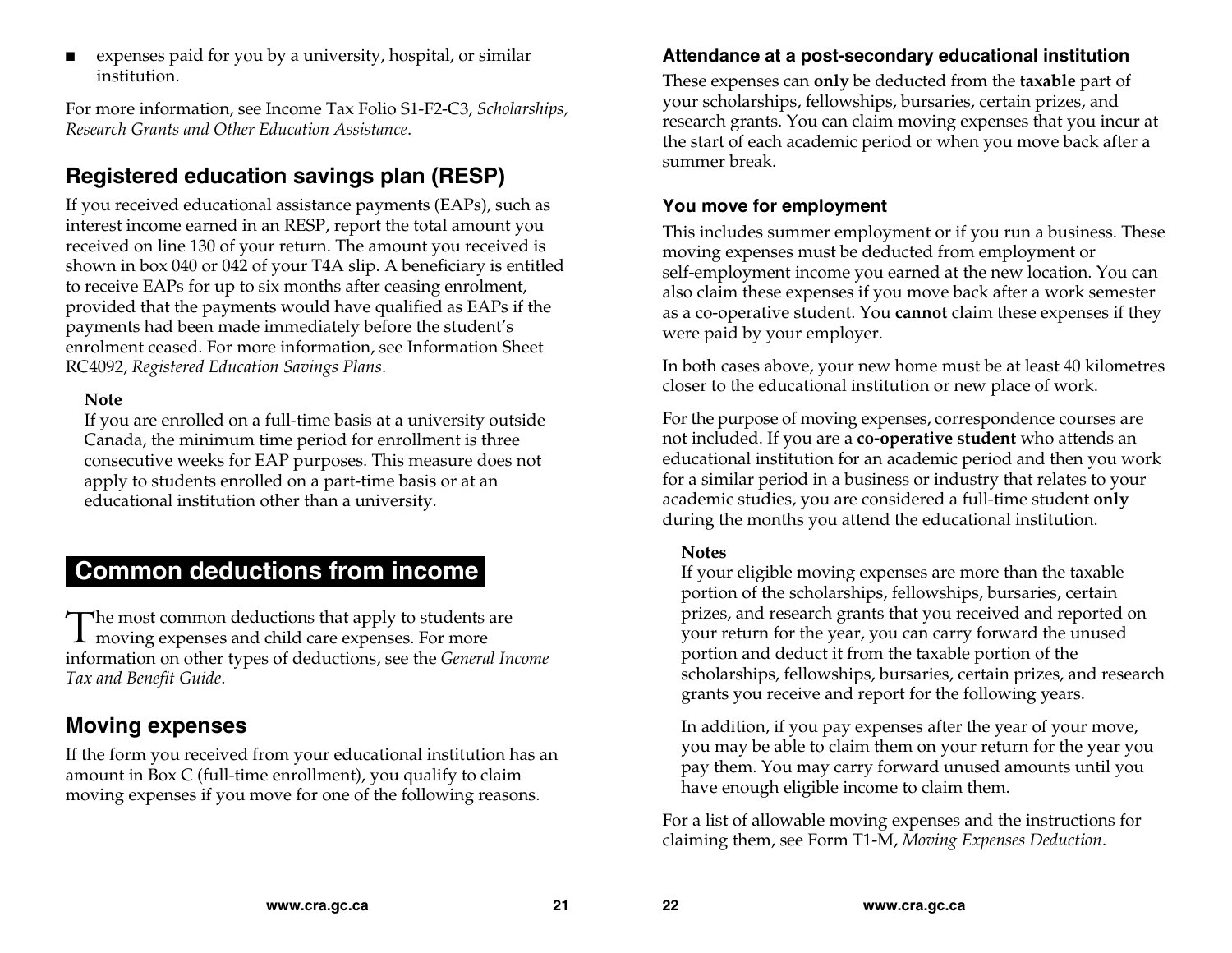# **Child care expenses**

You or your spouse or common-law partner may have paid for someone to look after your child so one of you could earn income, go to school, or conduct research. The expenses are deductible only if, at some time in the year, the child was under 16 or had a mental or physical impairment.

Generally, only the spouse or common-law partner with the lower net income (**even if it is zero**) can claim these expenses. However, the individual with the higher net income may still be able to claim the child care expenses if their spouse or common-law partner was enrolled in an educational program or if another specific situation applied. For more information on other situations or to make your claim, see Form T778, *Information About Child Care Expenses*.

#### **Note**

You can claim a non-refundable tax credit of \$2,234 for each of your or your spouse's or common-law partner's children if they lived with you throughout 2013 and were under the age of 18 at the end of the year. For more information, see line 367 in the *General Income Tax and Benefit Guide*.

# **Non-refundable tax credits**

**T**ederal non-refundable tax credits reduce your federal tax up to  $\Gamma$ ederal non-refundable tax credits reduce your federal tax up<br>the amount of tax owing. They are called non-refundable tax credits because you can only use them to reduce your tax payable to zero. You cannot get a refund for these tax credits.

All federal non-refundable tax credits are reported on Schedule 1 of your personal tax return. The most common federal non-refundable tax credits that apply to students are:

- Canada employment amount (line 363);
- public transit amount (line 364);
- interest paid on student loans (line 319); and

■tuition, education, and textbook amounts (line 323).

The federal non-refundable tax credits are calculated by multiplying the total dollar amount by the lowest personal tax rate percentage, which is currently 15%.

Residents of all provinces and territories except Quebec calculate their provincial or territorial non-refundable tax credits on Form 428.

The rules for claiming provincial or territorial non-refundable tax credits are the same as for federal non-refundable tax credits. However, the value and calculation of the credits are different from the corresponding federal credits.

### **Canada employment amount**

If you were an employee in 2013, you can claim an employment amount on line 363 of your Schedule 1.

Claim the **lesser** of:

- ■\$1,117; and
- the total of the employment income you reported on line 101 and line 104 of your return.

# **Public transit amount**

Provided these costs have not already been claimed by someone else, only you (the student), or your spouse or common-law partner can claim the cost of transit passes purchased for use by:

- you;
- ■your spouse or common-law partner; and
- ■ your children (or the children of your spouse or common-law partner) who are under 19 years of age on December 31.

You can claim these on line 364 of Schedule 1.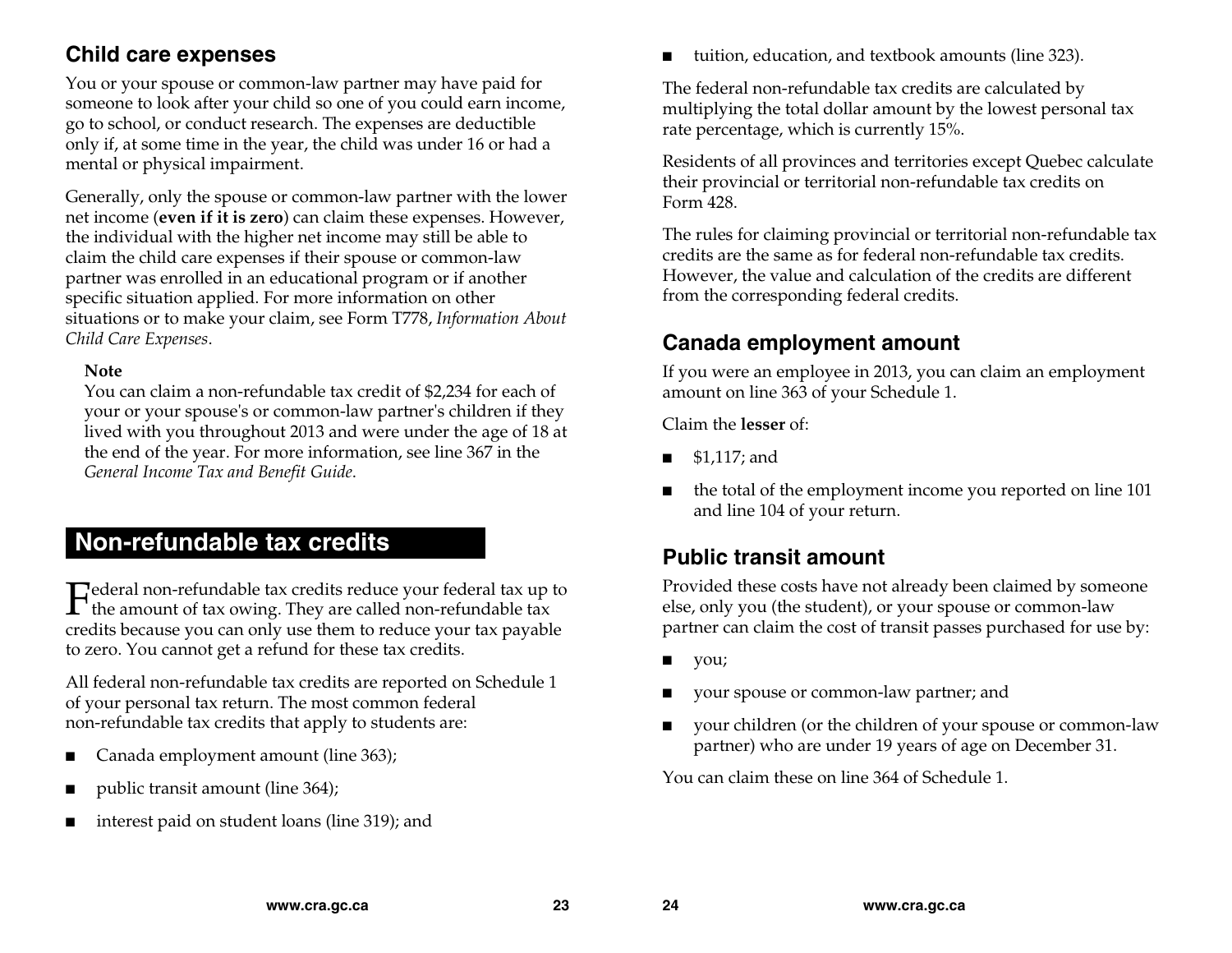#### **Types of transit passes**

**Passes for shorter duration periods**  – You can claim on line 364 of your Schedule 1 the cost of a pass that entitles you to unlimited travel for an uninterrupted period of at least five days, and you have purchased enough of these passes in the year so that you are entitled to unlimited travel for at least 20 days in any 28-day period.

**Passes for longer duration periods** – The cost of a pass for a longer duration, such as a monthly pass, or annual pass which allows for unlimited travel within Canada on public transit during the year including local buses, streetcars, subways, commuter trains or buses, and local ferries, can also be claimed on line 364 of your Schedule 1.

**Electronic payment cards** – The cost of these can be claimed if they are used to make at least 32 one-way trips during an uninterrupted period of not more than 31 days.

**Reimbursement of an eligible expense** – If you have been reimbursed for some or all of the cost of the pass, you cannot claim the entire expense. Only claim the part of the amount for which you have not been or will not be reimbursed, including subsidies. However, if you have included the cost in your income, for example an amount appearing on your T4 slip, then you can deduct the full cost on your return, provided you have not deducted it in some other area of the tax return.

**Receipts** – If you are filing electronically or a paper return, keep all of your documents in case we ask to see them at a later date.

### **Interest paid on your student loan**

If you received a loan under the *Canada Student Loans Act*, the *Canada Student Financial Assistance Act*, or similar provincial or territorial government laws for post-secondary education, **only you** can claim, on line 319 of your Schedule 1, the interest that you, or a person related to you, paid on that loan during 2013 or, starting from the oldest year first, the carry forward amounts from the last five years.

You **cannot** transfer this amount to another person. You can only claim this amount if you have not claimed it before. The interest claimed must **only** be interest on the student loan and not on any other type of loan, or paid on a student loan that has been combined with any other loan. If you renegotiated your student loan with a bank or another financial institution, or included it in an arrangement to consolidate your loans, you cannot claim this interest amount. In addition, you cannot claim interest paid for a judgment obtained after you failed to pay back a student loan.

#### **Tax Tip**

If you do not have to pay taxes for the year the interest is paid, it is to your advantage not to claim the interest on your tax return for that year. You can carry the interest forward and use it to reduce any tax you owe on any of your returns you will file for the next five years, as long as the same amount hasn't been claimed more than once.

**Receipts** – If you are filing electronically, keep your receipts in case we ask to see them at a later date. If you are filing a paper return, include your receipts for the amounts you claim.

### **Tuition, education, and textbook amounts**

To claim your tuition, education and textbook amounts you must have received one of the following forms from your educational institution.

#### **Note**

To claim your tuition amount, you may instead receive an official tax receipt from your educational institution to reflect the amount of eligible tuition fees you have paid for a calendar year.

These forms show the number of months you were enrolled either on a part-time (Box B) or a full-time (Box C) basis:

- ■ Form T2202A, *Tuition, Education, and Textbook Amounts Certificate*;
- ■ Form TL11A, *Tuition, Education, and Textbook Amounts Certificate – University Outside Canada*;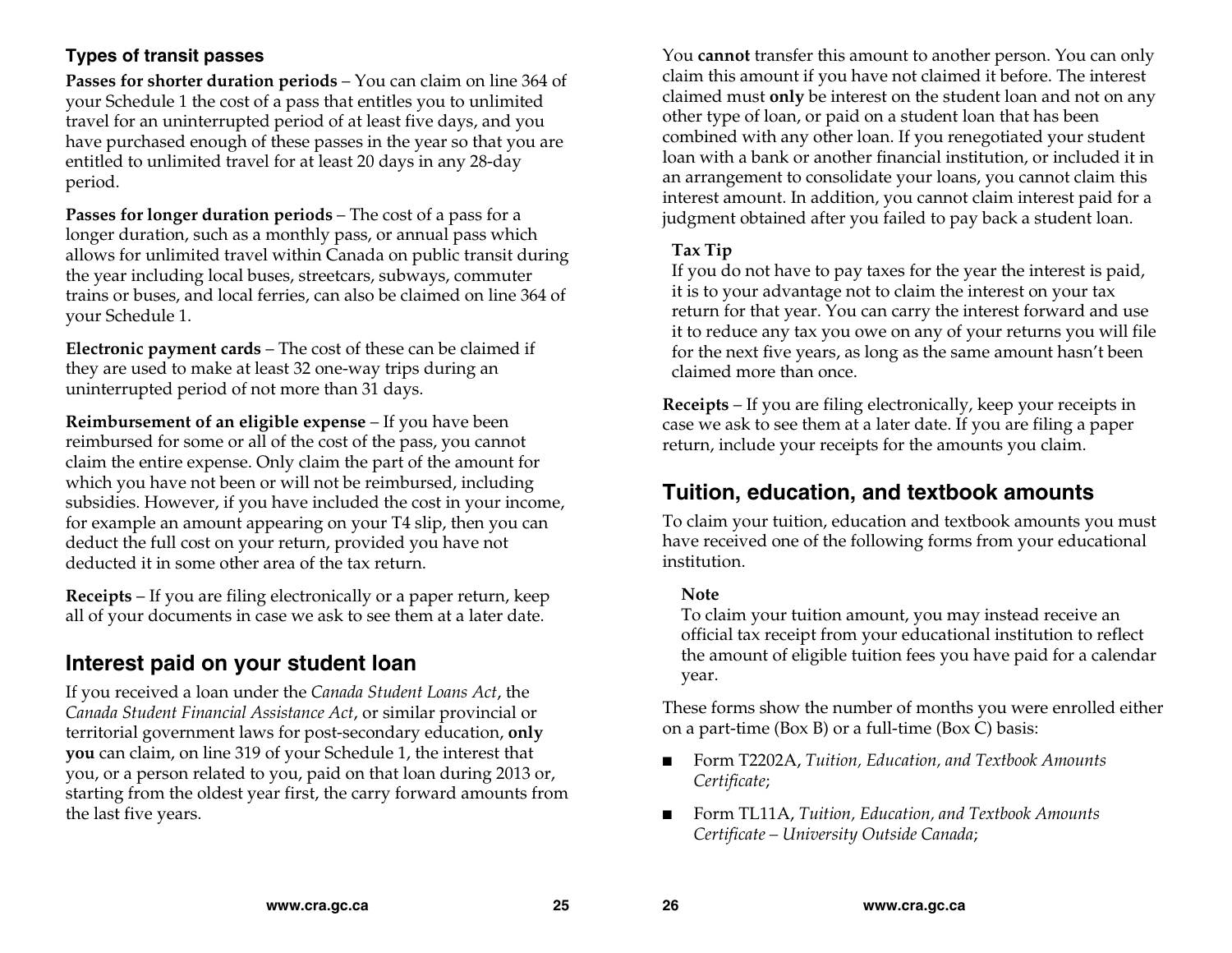- ■ Form TL11B, *Tuition, Education, and Textbook Amounts Certificate – Flying School or Club*;
- Form TL11C, *Tuition, Education, and Textbook Amounts Certificate – Commuter to the United States*; or
- ■ Form TL11D, *Tuition Fees Certificate – Educational Institutions Outside Canada for a Deemed Resident of Canada*.

#### **Note**

Contact your educational institution if you have not received one of these forms.

Complete Schedule 11 to report your eligible tuition, education, and textbook amounts for the year, and any unused amounts carried forward from previous years that are shown on your notice of assessment or notice of reassessment for the previous year. The eligible tuition fees, education amounts, and textbook amounts should be based on the calendar year the course was taken and not the year the fees were paid.

You also may need to complete a provincial or territorial Schedule (S11), unless you lived in Quebec. Attach these schedules to your return.

#### **Eligible tuition fees**

The official tax receipt or form (see page 26) you received from your educational institution will indicate the amount of eligible tuition fees that you paid for that calendar year. To qualify, the fees you paid to attend each educational institution **must be more than \$100**. For example, if you attended two educational institutions in the year, the amount on each of your tax certificates must be more than \$100.

Generally, a course qualifies if it was taken at the post-secondary level or (for individuals 16 years of age or older at the end of the year) it develops or improves skills in an occupation and the educational institution has been certified by Employment and Social Development Canada (ESDC) (formerly Human Resources and Skills Development Canada (HRSDC)). As well, you must have taken the course in 2013.

Report the total eligible tuition fees on line 2 of Schedule 11.

Eligible tuition fees **include** the following amounts:

- ■admission fees;
- ■charges for use of library or laboratory facilities;
- ■exemption fees;
- ■ examination fees (including re-reading charges) that are integral to a program of study;
- ■ application fees (but only if the student subsequently enrolls in the institution);
- ■confirmation fees;
- ■charges for a certificate, diploma or degree;
- ■ membership or seminar fees that are specifically related to an academic program and its administration;
- ■mandatory computer service fees; and
- ■academic fees.

#### **Examination fees for licensing or certification**

Examination fees paid to an **educational institution**, **professional association**, **provincial ministry** or other similar institution, to take an **occupational**, **trade** or **professional** examination that is required to obtain a professional status recognized by federal or provincial statute, or to be licensed or certified as a tradesperson, to allow the student to practice the profession or trade in Canada, may be eligible for the tuition tax credit.

Ancillary fees or charges exceeding \$250 and paid in respect of an occupational, trade, or professional examination are not eligible tuition fees unless they are required to be paid by all individuals taking the examination.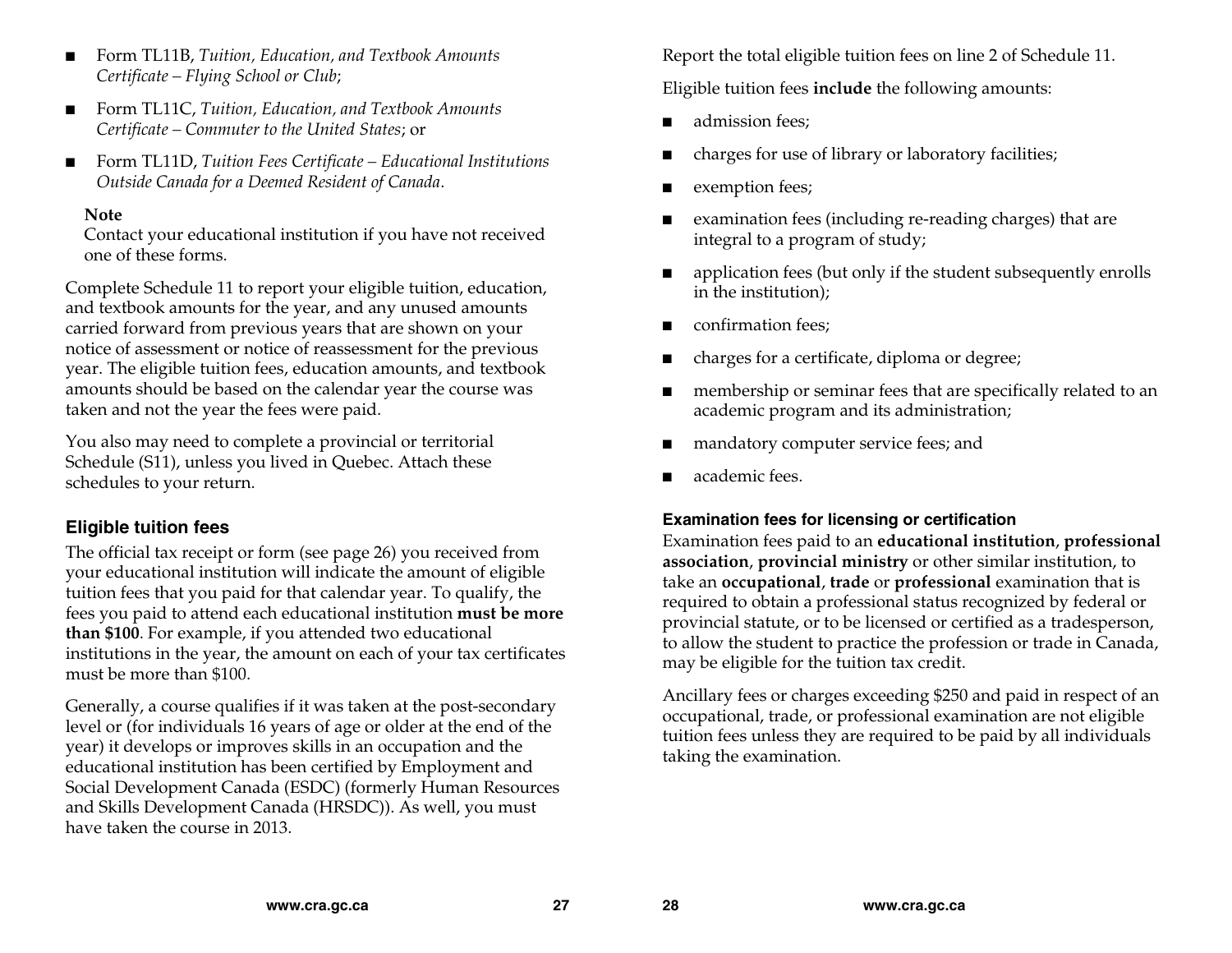The individual should be provided with a receipt to substantiate his or her eligible exam fees. The receipt should contain certain information as detailed below:

#### NAME OF INSTITUTION:

#### IT IS HEREBY CERTIFIED:

| THAT the following examination | was |
|--------------------------------|-----|
| taken by                       |     |

THAT, out of the total fees paid for the examination, the sum of \_\_\_\_\_\_\_\_\_\_\_\_\_\_\_\_\_\_\_\_ constitutes the amount of eligible fees paid for purposes of paragraph 118.5(1)(d) of the *Income Tax Act*;

THAT the examination is required to obtain a professional status recognized by federal or provincial statute or to be licensed or certified as a tradesperson where that status, license or certification allows the person to practice the profession or trade in Canada;

THAT no part of the above amount was levied for travel, parking, equipment of enduring value, or any charges other than examination fees and ancillary fees (for example, ancillary fees may include the cost of examination materials used during the examination, such as identification cards and certain prerequisite study materials).

Signature of Authorized Officer:

#### **Amounts that are not eligible tuition fees**

Eligible tuition fees **do not include** the following amounts:

- ■student social activities;
- ■medical expenses;
- ■transportation and parking;
- ■board and lodging;
- ■ goods of enduring value that are to be retained by students (such as a microscope, uniform, gown, or computer);
- initiation fees or entrance fees to professional organizations including examination fees or other fees (such as evaluation fees) that are not integral to a program of study at an eligible educational institution;
- administrative penalties incurred when a student withdraws from a program or an institution;
- ■ the cost of books (other than books, compact disks or similar material included in the cost of a correspondence course when the student is enrolled in such a course given by an eligible educational institution in Canada); and
- courses taken for purposes of academic upgrading to allow entry into a university or college program. These courses would usually not qualify for the tuition tax credit as they are not considered to be at the post-secondary school level.

Certain ancillary fees and charges, such as health services fees and athletic fees, may also be eligible tuition fees. However, such ancilllary fees and charges are limited to \$250 unless the fees are required to be paid by all full-time students or by all part-time students.

Contact us if you are not sure if you can claim your fees.

#### **Education amount**

The form (see page 26) that you received from your educational institution will indicate if you were in full-time (Box C) or parttime (Box B) attendance.

If you were in **full-time** enrollment (Box C), you can claim \$400 for each month indicated on your tax form. This amount goes on line 6 of Schedule 11 of your tax return. You can claim this amount if you were enrolled in a **qualifying educational program** (defined on page 9) at a **designated educational institution** (defined on page 7) and any of the following apply: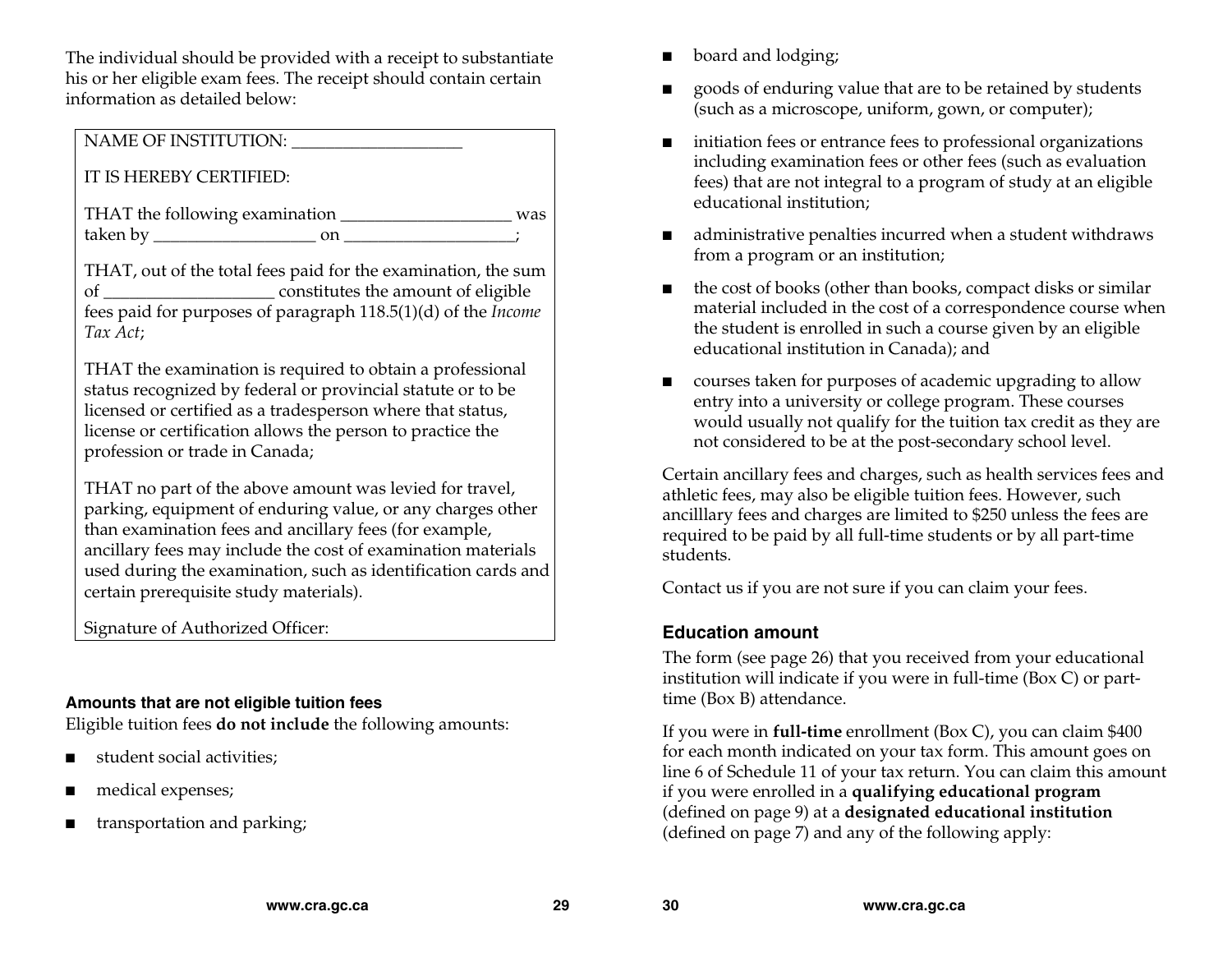- ■you were enrolled as a full-time student;
- ■ you attended part-time student and you were eligible to claim the disability amount for the year; or
- you were a part-time student (and you do not qualify for the disability amount), but you had, in the year, a mental or physical impairment restricting you in one of the activities listed in Guide RC4064, *Medical and Disability-Related Information*, but you do not qualify for the disability amount. If this is the case, you will need to obtain a letter from a medical doctor, optometrist, audiologist, occupational therapist, psychologist, physiotherapist, or speech language pathologist certifying your impairment. This is in addition to the applicable form (see page 26) from your educational institution. .

If you were in **part-time** enrollment (Box B), you can claim \$120 for each month indicated on your tax form. This amount goes on line 3 of Schedule 11 of your tax return. You can claim this amount if you were enrolled in a **specified educational program** (defined on page 10) at a **designated educational institution** (defined on page 7).

You can claim only one education amount for each month, either the full time amount or the part time amount.

If you were under 16 at the end of the year, you can claim the education amount only for courses you took at the post-secondary level.

You can claim the education amount even if you received a salary or wages while you were taking a course related to your job.

Your educational institution completes and issues Form T2202A, *Tuition, Education, and Textbook Amounts Certificate*, Form TL11A, *Tuition, Education, and Textbook Amounts Certificate – University outside Canada*, Form TL11B, *Tuition, Education, and Textbook Amounts Certificate – Flying School or Club* or Form TL11C, *Tuition, Education, and Textbook Amounts Certificate – Commuter to the United States*, whichever applies. It shows the number of months you were enrolled in a qualifying educational program or a specified educational program.

You **cannot** claim the education amount if you:

- ■ received a grant or were reimbursed for the cost of your courses from your employer or another person, with whom you deal at arm's length. However, you can claim the education amount if you received a salary or wages;
- received a benefit as part of a program (such as free meals and lodging from a nursing school); or
- received an allowance for a program such as a training allowance.

Courses taken for purposes of educational upgrading to allow entry into a university or college program would **not** normally qualify for the education tax credit because these courses are not considered to be at a post-secondary school level.

#### **Notes**

A grant, reimbursement, benefit, or allowance does not include any scholarship, fellowship, bursary, or prize you received, or any benefit you received under the *Canada Student Financial Assistance Act*, *Canada Student Loans Act*, or an Act respecting financial assistance for education expenses of the province of Quebec.

These amounts also do not include any financial assistance provided under Part II of the *Employment Insurance Act* (as shown in box 20 of your T4E slip), a labour market development agreement as part of a similar provincial or territorial program, or a program developed under the authority of the *Department of Human Resources and Skills Development Act*.

A post-secondary program that consists principally of research will be eligible for the education amount, and the scholarship exemption, only if it leads to a college or CEGEP diploma, or a bachelor, masters, or doctoral degree (or an equivalent degree). Accordingly, post doctoral fellowships will continue to be taxable.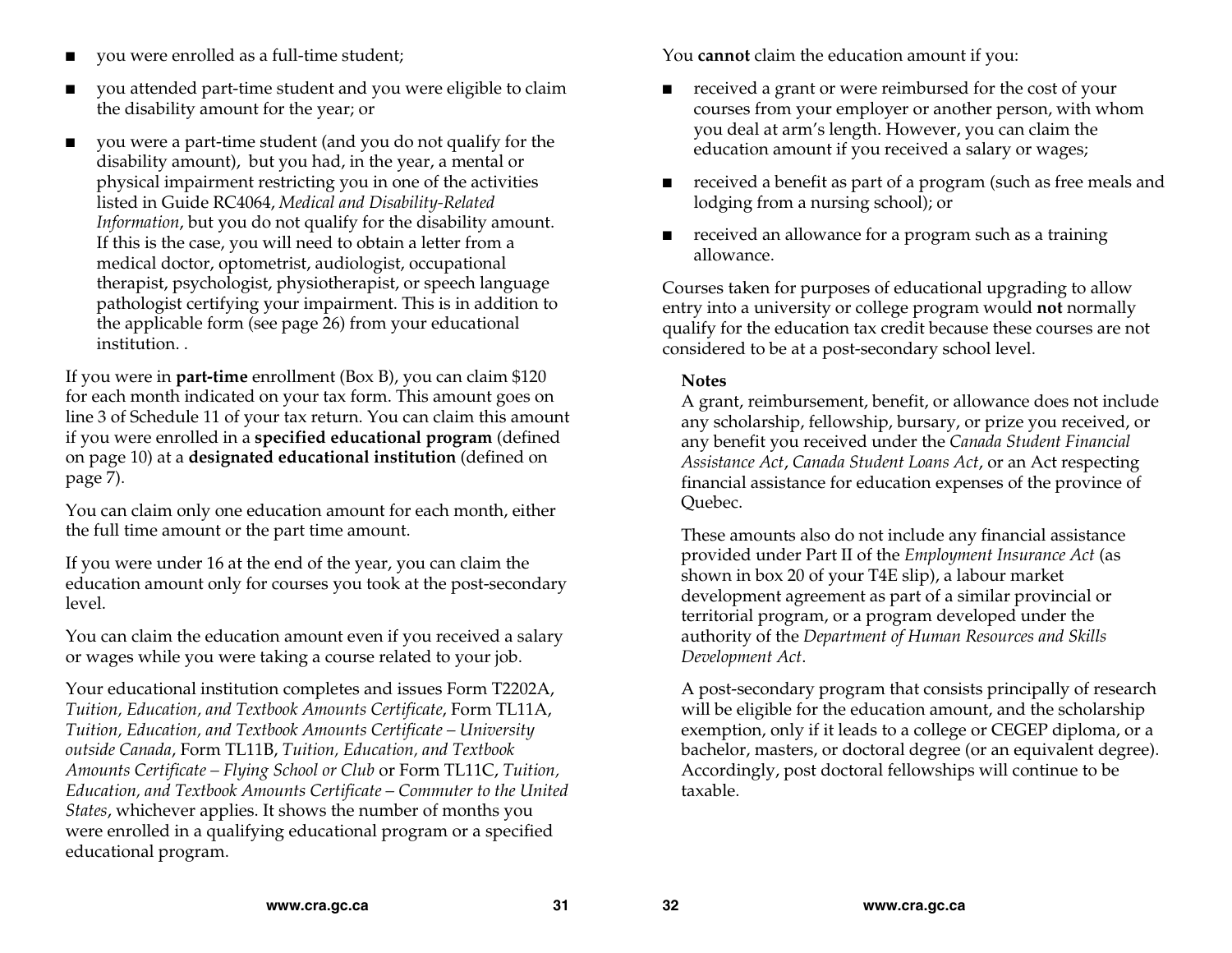#### **Textbook amount**

You can claim this amount **only if** you are entitled to claim the education amount (see above).

The amount is:

- ■ \$65 for each month you qualify for the full-time education amount (total of Box C times \$65). Enter this amount on line 7 of Schedule 11; or
- \$20 for each month you qualify for the part-time education amount (total of Box B times \$20). Enter this amount on line 4 of Schedule 11.

# **Transfer or carry forward amount**

 $\boldsymbol{\mathcal{Y}}$ ou have to **claim** your tuition, education, and textbook and textbook and textbook amounts first on your own return, even if someone else paid your fees. The amount you must use on your own tax return is equal to the amount of credit required to reduce the taxes you owe. The calculation for this amount is included on Schedule 11.

Even if you have no tax to pay and you are transferring part of your tuition, education, and textbook amounts, file your return and a completed Schedule 11 so we can update our records with your unused tuition, education, and textbook amounts available for carryforward to other years.

If you are transferring an amount to a designated individual, only transfer the amount this person can use. This way, you can carry forward as much as possible to use in a future year.

Once you have completed Schedule 11, if you still have unused credit available, you can now choose one of the following options.

# **Transfer the amount**

You may transfer a maximum of \$5,000, minus the amount you used to reduce your tax owing as calculated on Schedule 11. You can transfer all or some to your spouse or common-law partner

(who would claim it on line 360 of his or her Schedule 2) or to your or your spouse's or common-law partner's parent or grandparent (who would claim it on line 324 of his or her Schedule 1).

Depending on their province or territory of residence, your spouse or common-law partner may have to complete Schedule (S2) to calculate their provincial or territorial transfer amounts.

To designate your transfer, complete part 3 of Form TL11A, *Tuition, Education, and Textbook Amounts Certificate–University Outside Canada*, part 4 of Form TL11B, *Tuition, Education, and Textbook Amounts Certificate – Flying School or Club,* part 4 of Form TL11C, *Tuition, Education, and Textbook Amounts Certificate– Commuter to the United States,* or Form T2202A, *Tuition, Education, and Textbook Amounts Certificate*.

### **Carry forward the amount**

You can **carry forward** and claim in a future year the part of your tuition, education, and textbook amounts you cannot use (and do not transfer) for the year. You have to claim your carry-forward amount in the first year that you have to pay income tax. To calculate the amount you are carrying forward, you have to file an income tax return and complete Schedule 11.

#### **Note**

If you carry forward an amount, you will not be able to transfer it to anyone.

Depending on your province or territory of residence, you may have to complete Schedule (S11) to calculate your provincial or territorial transfer or carry-forward amounts. Attach these schedules to your return.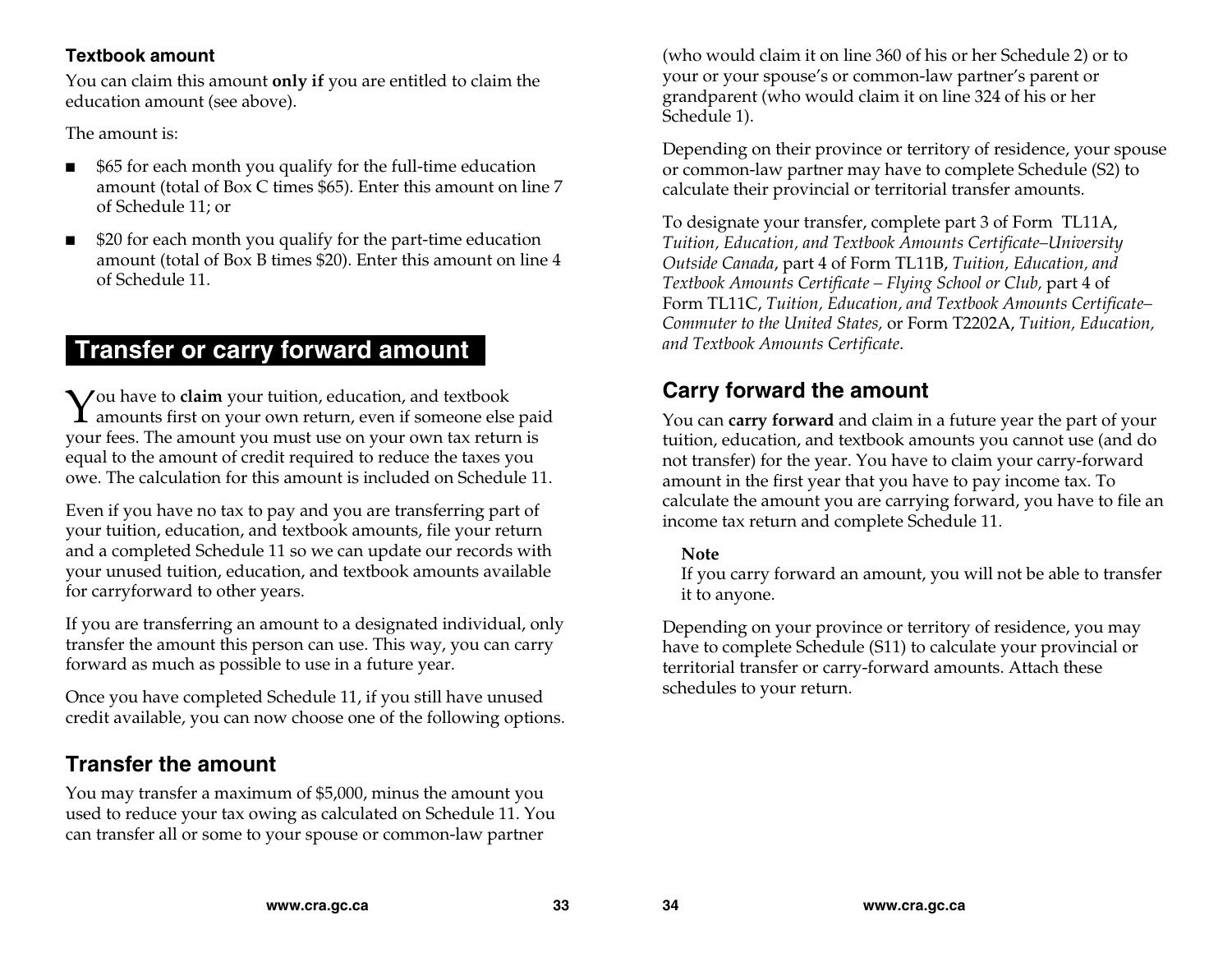# **Child and family benefits**

 $\sum$  ou may be eligible to receive other credits and benefits. Here is a list of credits and benefits that you may be eligible to  $\mathbf I$  is a list of credits and benefits that you may be eligible to receive:

- ■ goods and services tax/harmonized sales tax (GST/HST) credit and related provincial credits;
- ■ Canada child tax benefit (CCTB) and related provincial and territorial credits; or
- ■the universal child care benefit (UCCB).

For more information on your eligibility and how to apply for related credits and benefits, go to **www.cra.gc.ca/benefits**. You can apply online for child benefits, and get information online about child and family benefits, by going to **www.cra.gc.ca/myaccount**. You can also call us at **1-800-959-1953** for questions about GST/HST credits, and **1-800-387-1193** for questions about CCTB and UCCB.

# **Other provincial or territorial credits**

**T**f you lived anywhere in Canada except Quebec on December 31,  $\mathbf I$ f you lived anywhere in Canada except Quebec on December 3<br> $\mathbf I$ you may be eligible to claim provincial or territorial credits on your return. Check your income tax package to see if there are any provincial or territorial credits you can claim.

If you lived in Quebec on December 31, you have to complete a provincial income tax return for Quebec to claim your provincial credits.

# **References**

To get our forms or publications, go to **www.cra.gc.ca/forms** or<br> **T** call **1-800-959-8281**. call **1-800-959-8281**.

### **Internet**

- ■*Students*, at **www.cra.gc.ca/students**
- ■*International students*, at **www.cra.gc.ca/internationalstudents**

### **Guides**

- ■T4044, *Employment Expenses*
- ■T4058, *Non-Residents and Income Tax*
- ■ RC192, *Information for Students – Educational Institutions Outside Canada*
- ■RC4092, *Registered Education Savings Plans*
- ■RC4112, *Lifelong Learning Plan (LLP)*

### **Forms**

- ■ RC96, *Lifelong Learning Plan (LLP) Request to Withdraw Funds from an RRSP*
- ■T1-M, *Moving Expenses Deduction*
- ■T778, *Information About Child Care Expenses*
- ■T1013, *Authorizing or Cancelling a Representative*
- ■T2202A, *Tuition, Education, and Textbook Amounts Certificate*
- ■ TL11A, *Tuition, Education, and Textbook Amounts Certificate – University Outside Canada*
- ■ TL11B, *Tuition, Education, and Textbook Amounts Certificate – Flying School or Club*
- TL11C, *Tuition, Education, and Textbook Amounts Certificate Commuter to the United States*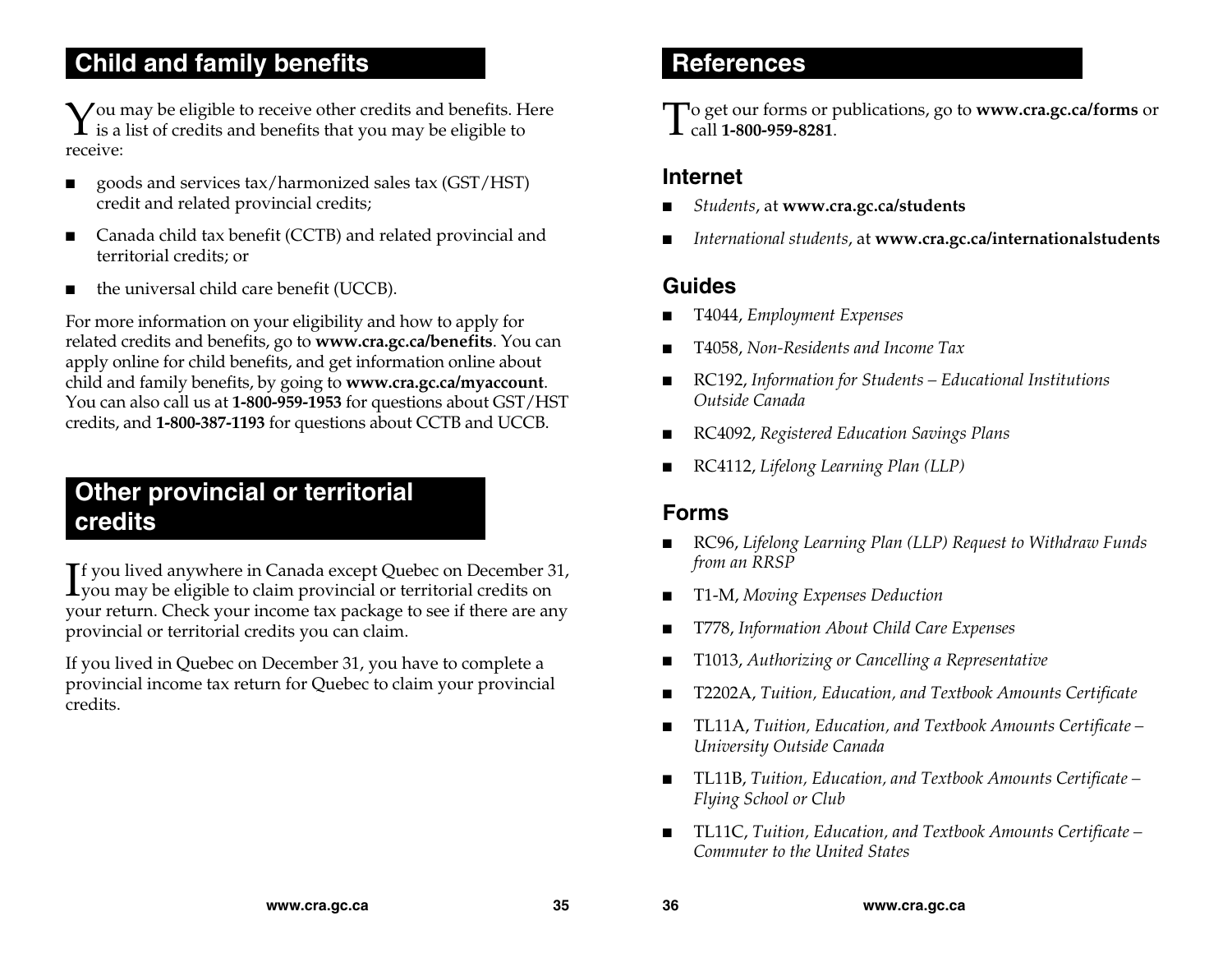■ TL11D, *Tuition Fees Certificate – Educational Institutions Outside Canada for a Deemed Resident of Canada*

### **Interpretation bulletins**

■IT-211R, *Membership dues – Associations and societies*

### **Income tax folios**

- ■S1-F2-C1, *Education and Textbook Tax Credits*
- S1-F2-C2, *Tuition Tax Credit*
- S1-F2-C3, *Scholarships, Research Grants and Other Education Assistance*

# **For more information**

# **What if you need help?**

If you need more information after reading this pamphlet, go to **www.cra.gc.ca/students** or call **1-800-959-8281**.

**Community Volunteer Income Tax Program** – If you need help to complete your tax return, your income is low, and your tax situation is simple, our volunteers are specially trained to help you. For more information about this free program, or if you want to become a volunteer, go to **www.cra.gc.ca/volunteer** or call us at **1-800-959-8281** from anywhere in Canada and the United States (local time).

# **Forms and publications**

To get our forms and publications, go to **www.cra.gc.ca/forms** or call **1-800-959-8281**.

### **Contacting us with international enquiries**

#### **Regular hours of service**

Monday to Friday (holidays excluded) 8:15 a.m. to 5:00 p.m. (Eastern time)

#### **Extended hours of telephone service**

**From mid-February to the end of April** (except Easter Weekend) Monday to Friday–8:15 a.m. to 9:00 p.m. (Eastern time) Saturdays–9:00 a.m. to 5:00 p.m. (Eastern time)

# **Electronic mailing lists**

We can notify you by email when new information on a subject of interest to you is available on our website. To subscribe to our electronic mailing lists, go to **www.cra.gc.ca/lists**.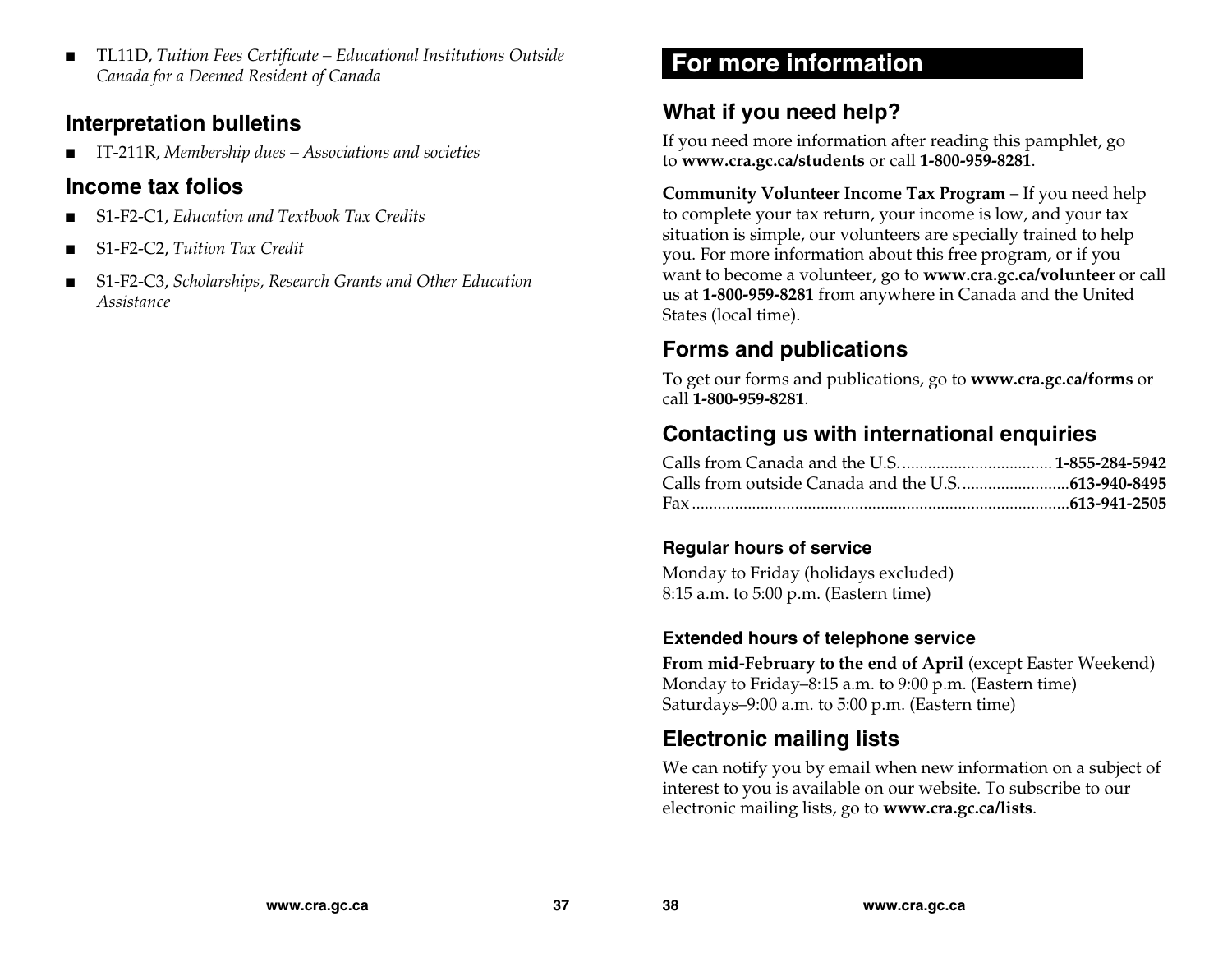# **My Account**

Using the CRA's My Account service is a fast, easy, and secure way to access and manage your tax and benefit information online, seven days a week! If you are not registered with My Account but need information right away, use Quick Access to get fast, easy, and secure access to some of your information.

You can use either your CRA user ID and password or your online banking user ID and password to log in to My Account.

For more information, go to **www.cra.gc.ca/myaccount**.

# **Tax Information Phone Service (TIPS)**

For personal and general tax information by telephone, use our automated service, TIPS, by calling **1-800-267-6999**.

# **Teletypewriter (TTY) users**

TTY users can call **1-800-665-0354** for bilingual assistance during regular business hours.

# **Tax information videos**

We have a number of tax information videos for individuals and small businesses on topics such as preparing your income tax and benefit return, and reporting business income and expenses. To watch our videos, go to **www.cra.gc.ca/videogallery**.

# **Our service complaint process**

If you are not satisfied with the **service** that you have received, contact the CRA employee you have been dealing with or call the telephone number that you were given. If you are not pleased with the way your concerns are addressed, you can ask to discuss the matter with the employee's supervisor.

If the matter is not settled, you can then file a service complaint by completing Form RC193, *Service-Related Complaint*. If you are still not satisfied, you can file a complaint with the Office of the Taxpayers' Ombudsman.

For more information, go to **www.cra.gc.ca/complaints** or see Booklet RC4420, *Information on CRA – Service Complaints*.

# **Your opinion counts**

If you have comments or suggestions that could help us improve our publications, send them to:

**Taxpayer Services Directorate Canada Revenue Agency 395 Terminal Avenue Ottawa ON K1A 0L5**